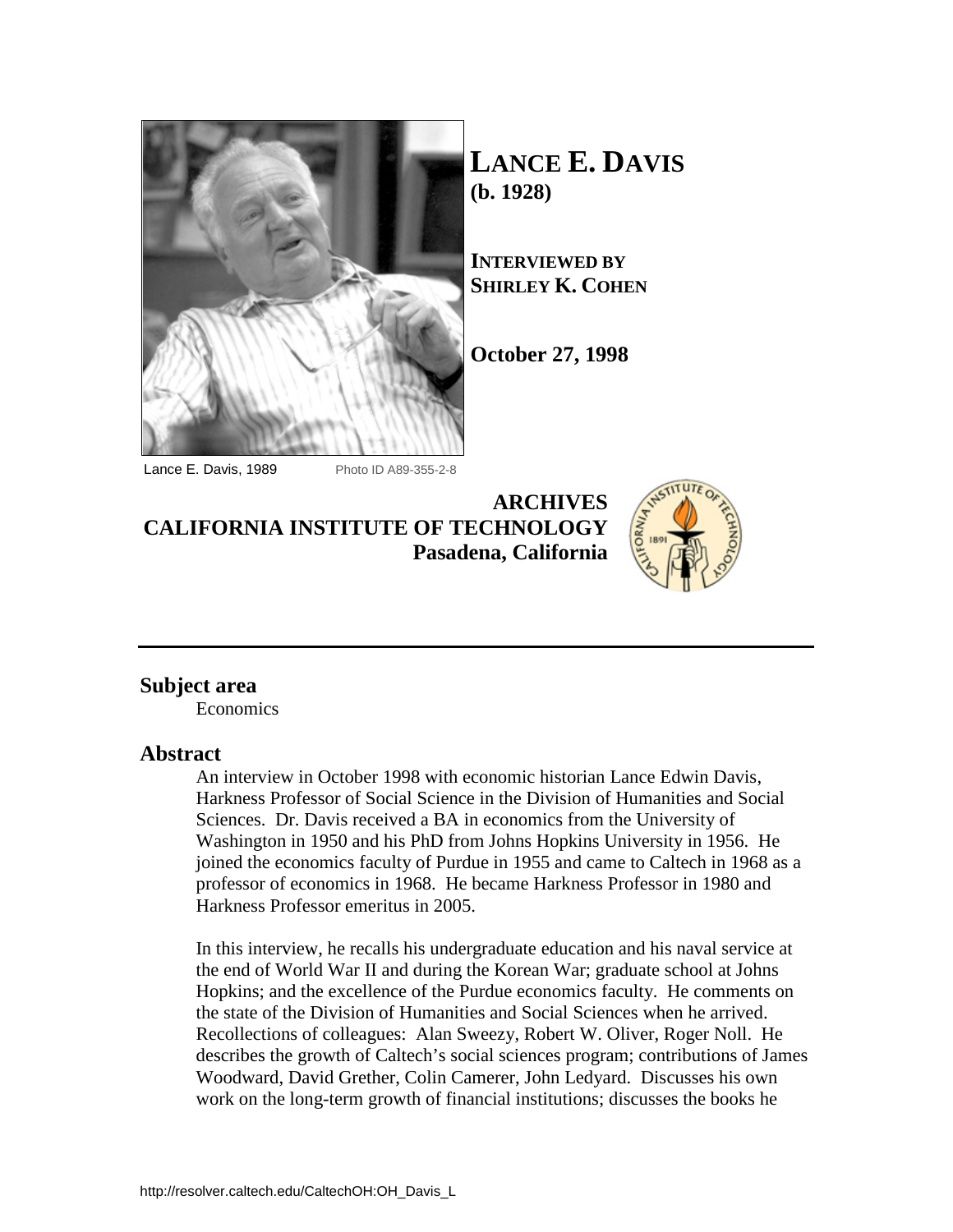wrote in collaboration with Robert Huttenback, Robert Gallman, Douglass C. North, and Peter L. Payne.

The interview concludes with his views on the presidencies of Harold Brown and Marvin L. (Murph) Goldberger; on the Baxter Art Gallery; and on the state of the humanities at Caltech.

# **Administrative information**

#### **Access**

The interview is unrestricted.

#### **Copyright**

Copyright has been assigned to the California Institute of Technology © 2000, 2012. All requests for permission to publish or quote from the transcript must be submitted in writing to the Head, Archives and Special Collections.

### **Preferred citation**

Davis, Lance E. Interview by Shirley K. Cohen. Pasadena, California, October 27, 1998. Oral History Project, California Institute of Technology Archives. Retrieved [supply date of retrieval] from the World Wide Web: http://resolver.caltech.edu/CaltechOH:OH\_Davis\_L

#### **Contact information**

Archives, California Institute of Technology Mail Code 015A-74 Pasadena, CA 91125 Phone: (626)395-2704 Fax: (626)395-4073 Email: archives@caltech.edu

Graphics and content © 2012 California Institute of Technology.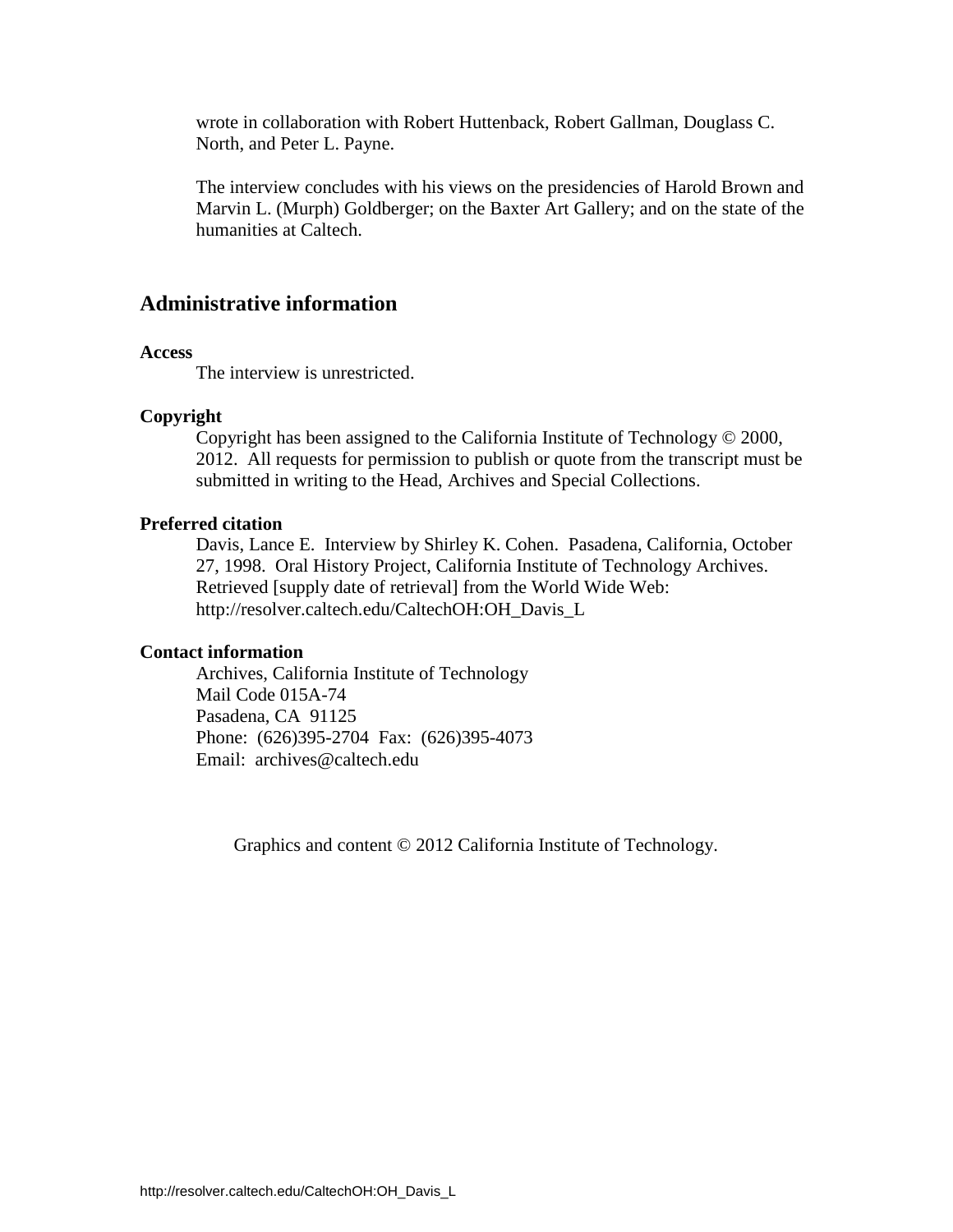# **CALIFORNIA INSTITUTE OF TECHNOLOGY ARCHIVES**

# **ORAL HISTORY PROJECT**

# **INTERVIEW WITH LANCE E. DAVIS**

# **BY SHIRLEY K. COHEN**

**PASADENA, CALIFORNIA**

C**opyright © 2000, 2012 by the California Institute of Technology**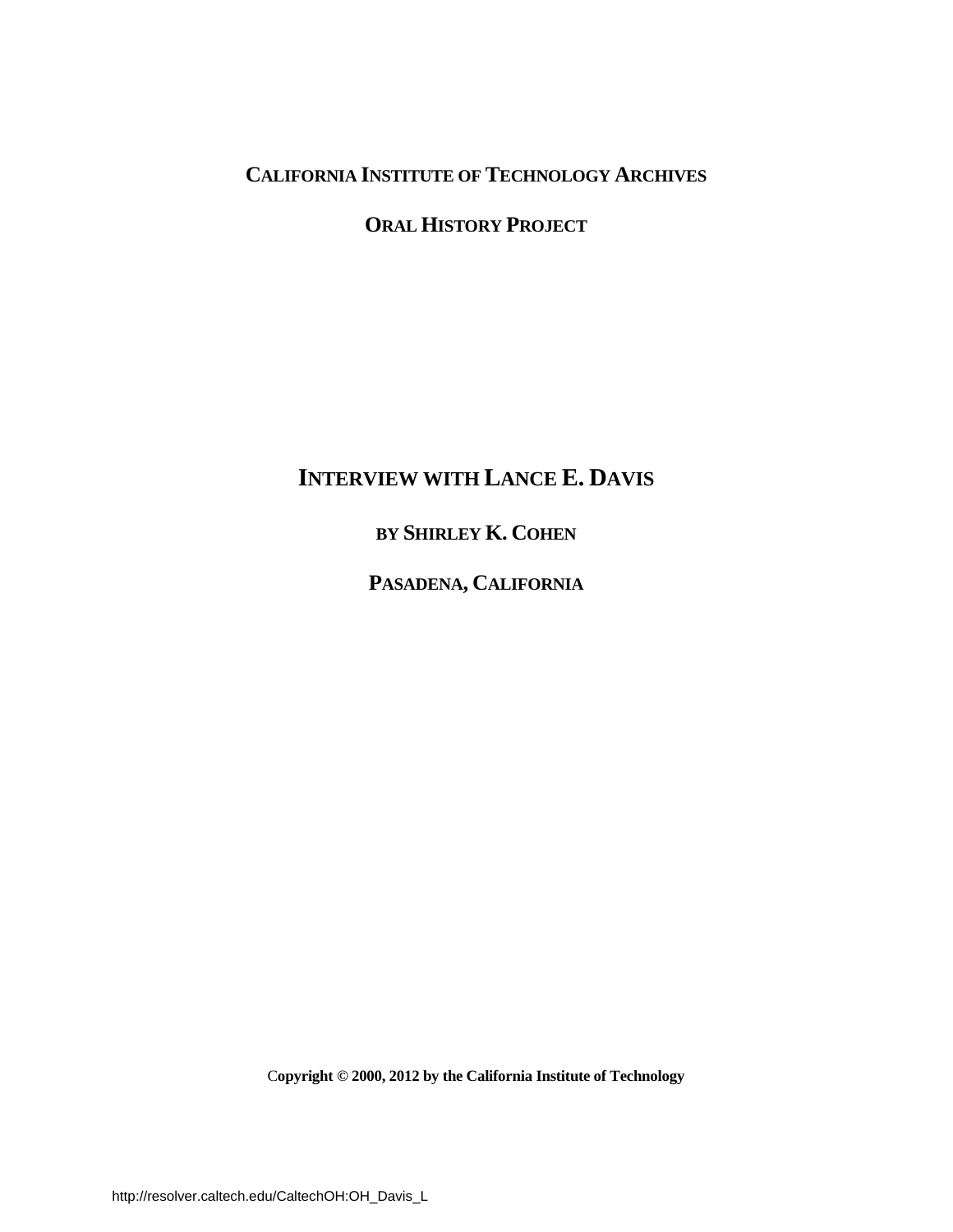### **TABLE OF CONTENTS**

### **INTERVIEW WITH LANCE E. DAVIS**

[Family background, early life in Washington State, naval service in WW II and Korean War.](#page-4-0)  University of Washington, studies economics with D. C. North; BA 1950. Graduate school at Johns Hopkins 1953-1955; PhD 1956.

Joins Purdue economics faculty as instructor in 1955. Top economics department: E. T. Weiler; [J. R. T. Hughes; C. R. Plott; V. L. Smith; J. P. Quirk; S. Reiter. Research faculty leaves Purdue](#page-9-0)  after Weiler does, in late 1960s. Growing importance of mathematical economics and economic history. President F. L. Hovde's support for Weiler and economics dept.

Move to Caltech, 1968. Comments on Division of Humanities and Social Sciences at that time: A. Sweezy; R. W. Oliver; chairman H. D. Smith; B. H. Klein. Plott and Quirk arrive. Guggenheim Fellowship at Nuffield College as inspiration for creation of social sciences department. President L. A. DuBridge's support for the idea. Political scientists R. Bates, M. [Fiorina, and J. Ferejohn. PhD program established 1974; first student, B. R. Weingast. Arrival](#page-14-0)  of D. M. Grether.

Growth of the social sciences program. Contributions of R. Noll. T. Scudder on outskirts. [Comment on absence of sociologists. Job offer to R. A. Easterlin. Absence of psychologists;](#page-22-0)  related work of Grether and C. Camerer. Contributions of philosopher of science J. F. Woodward. Joint appointments in history and social science: P. T. Hoffman; J. M. Kousser. Game theorists: R. McKelvey.

### 25-33

[Comments on his own work; interest in long-term growth, financial institutions; how agents can](#page-28-0)  act, cooperate, or compete. Discusses his books: on imperialism, with R. A. Huttenback; on American whaling and on impact of international capital movement on the domestic capital market, with R. E. Gallman; Gallman's cancer. Collaboration with D. C. North. First book, with P. L. Payne, while still at Johns Hopkins.

### 33-40

[His appreciation of Caltech. Comments on presidencies of H. Brown and M. L. Goldberger, and](#page-36-0)  on Baxter Art Gallery; on R. Noll's decision to leave Caltech. Comments on program established by D. J. Kevles, and on general state of humanities at Caltech.

### 1-6

6-11

11-19

# 19-25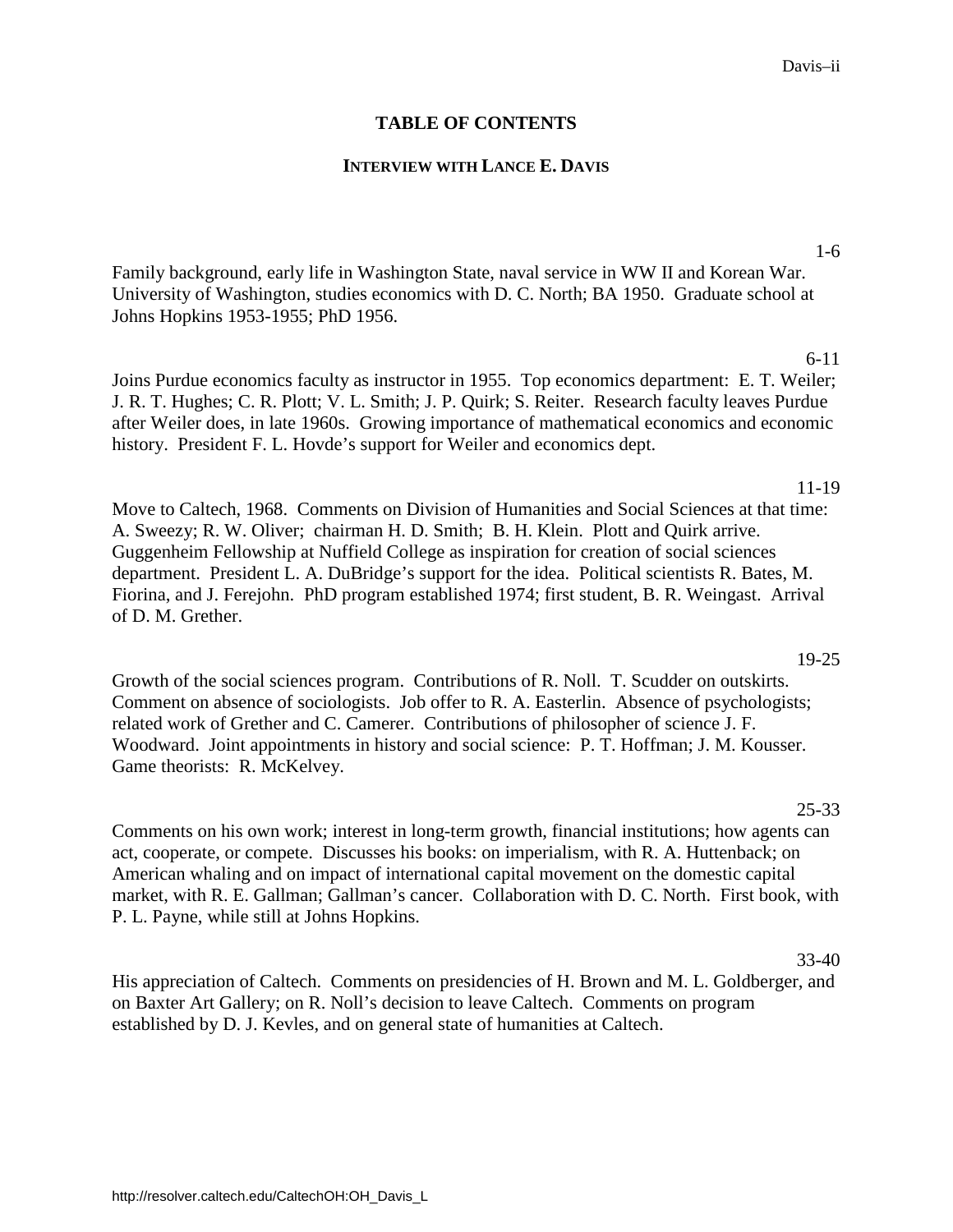# **CALIFORNIA INSTITUTE OF TECHNOLOGY ARCHIVES ORAL HISTORY PROJECT**

<span id="page-4-0"></span>**Interview with Lance E. Davis by Shirley K. Cohen Pasadena, California**

**October 27, 1998**

### **Begin Tape 1, Side 1**

COHEN:Good afternoon, Dr. Davis. It's good of you to come and submit yourself to this interview. Tell us about your family—your mother and father, where they came from, et cetera.

DAVIS: My mother was an early University of Washington graduate, from the class of 1916. She was a schoolteacher until she married my father. In those days, you weren't able to be both a schoolteacher and married to somebody, so she was unemployed until World War II, at which time my father took a job with the Forest Service, down in a different part of the state [of Washington]. At that time, she began to teach high school again.

COHEN: Was this in Seattle?

DAVIS: No. I was born in 1928, and we lived as a family in Seattle until 1941, when my father, who had been a logger—like all loggers, he had been unemployed throughout most of the 1930s—got the job with the Forest Service and moved down to a place called Willard, Washington, which used to be a wide place in the road. It's just a road now. I joined them a year later.

COHEN: Were you also logging?

DAVIS: I was going to school and working for the Forest Service. Ultimately I did some logging, but only during the summers and vacations. I was there until I graduated from high school, when I joined the navy. I was in the navy until 1948.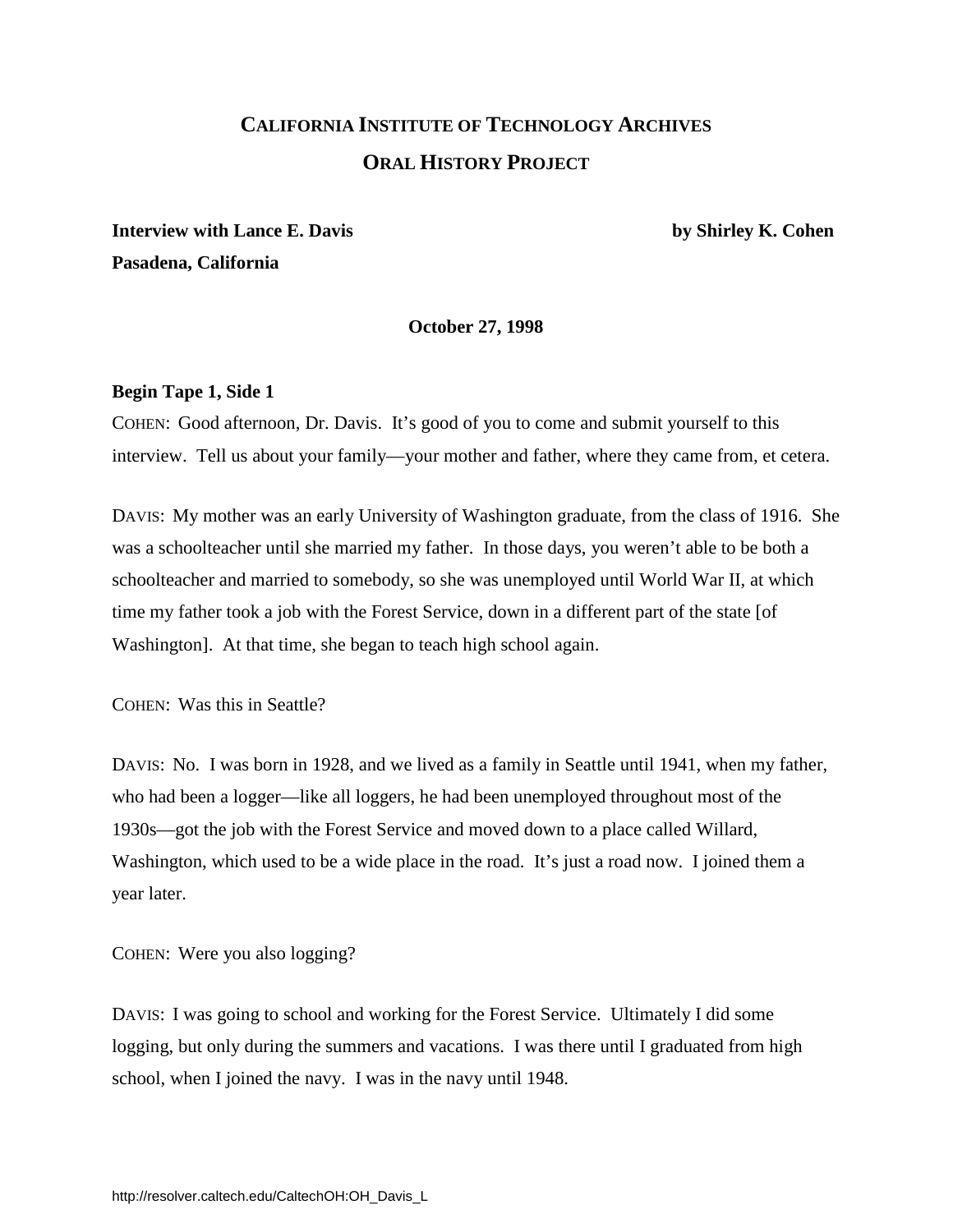COHEN: Was that after the war?

DAVIS: Well, it was at the bare end of the war and then during the immediate postwar period. I got out of the navy in 1948 and went to the University of Washington. I graduated in 1950, just in time to get called back into the navy again.

COHEN: That was the Korean War.

DAVIS: Yes, the Korean War. I got out of the navy in 1952.

COHEN: Where did you spend your time in the navy?

DAVIS: The first time was just in the Pacific generally. The second time was off Korea.

COHEN: So you really saw wartime duty?

DAVIS: Oh, yes. Not during World War II, because I never left the country until the war was over. In Korea, we actually came under fire a time or two, but it was hardly dangerous duty. [Laughter]

COHEN: If you were under fire, it sounds dangerous to me.

DAVIS: When I got out of the navy, I went to Johns Hopkins.

COHEN: What made you choose Johns Hopkins? Were you already majoring in history or economics?

DAVIS: I'm an economist. In those days, there never was anything much else besides pure economics. The fact is that at the University of Washington, when I was there as an undergraduate, they began to bring in some economic historians, including Doug [Douglass C.] North, who is a Nobel Prize laureate now. So the faculty got me excited about taking economics. Fundamentally, I'm interested in long-term growth and development, and if you look at that in any serious way, it almost dumps you into economic history in some fashion. Why Johns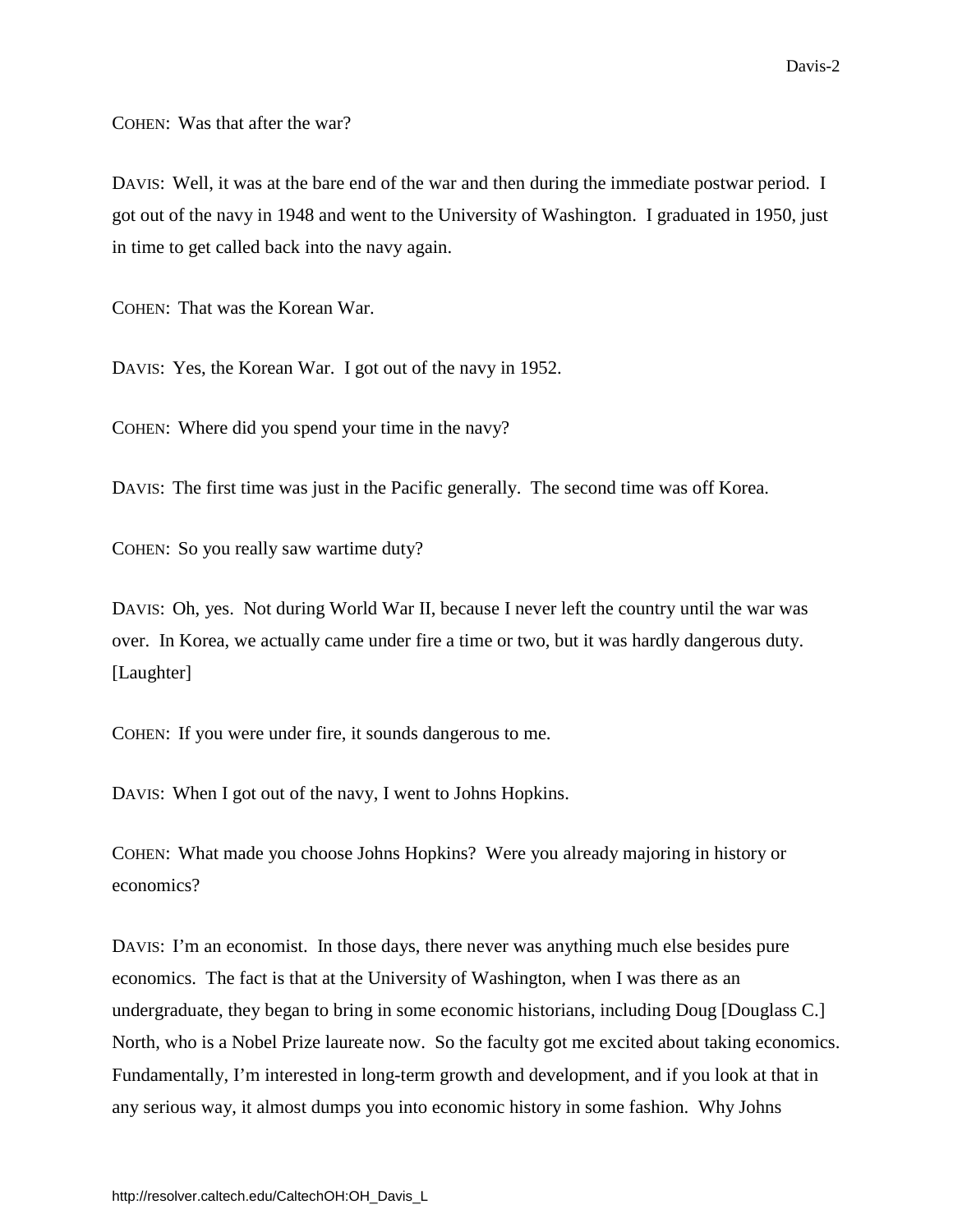Hopkins? Well, I went to Doug and he gave me a list of places that he thought an aspiring young economic historian from Washington should go to. The list included Harvard, MIT, Hopkins, and I don't know where else. Hopkins paid me more money than anybody else.

COHEN: So North was really quite pivotal in your decision about what to do.

DAVIS: Well, Doug and I have been old friends for years and years and years. And ultimately, if you look at my vita, you will see that we have published together. So we've been friends and colleagues and coauthors ever since I was an undergraduate. He was a brand-new assistant professor in those days. We have both gotten older.

COHEN: It sounds like you had good economics professors at the University of Washington.

DAVIS: The answer to that is that it was a heck of a good department in which to be an undergraduate student. But with the exception of Doug—and maybe, conceivably, one other person—nobody had made much of an impact in terms of research. But it was a very good department for undergraduates.

COHEN: So you got a good solid foundation.

DAVIS: Well, yes—the training of the period, I guess.

COHEN: What in general made you interested in doing economics?

DAVIS: Do you really want to hear that story?

COHEN: Oh, sure.

DAVIS: Well, I was a pre-law major. I had a very close friend who had been in the navy with me by the name of Larry Pierson. We had gotten out at more or less the same time. Both of us went to the University of Washington. His father had also been a logger. Actually, his father was Petrus Pierson, who owned a logging company up on the peninsula. So we shared a common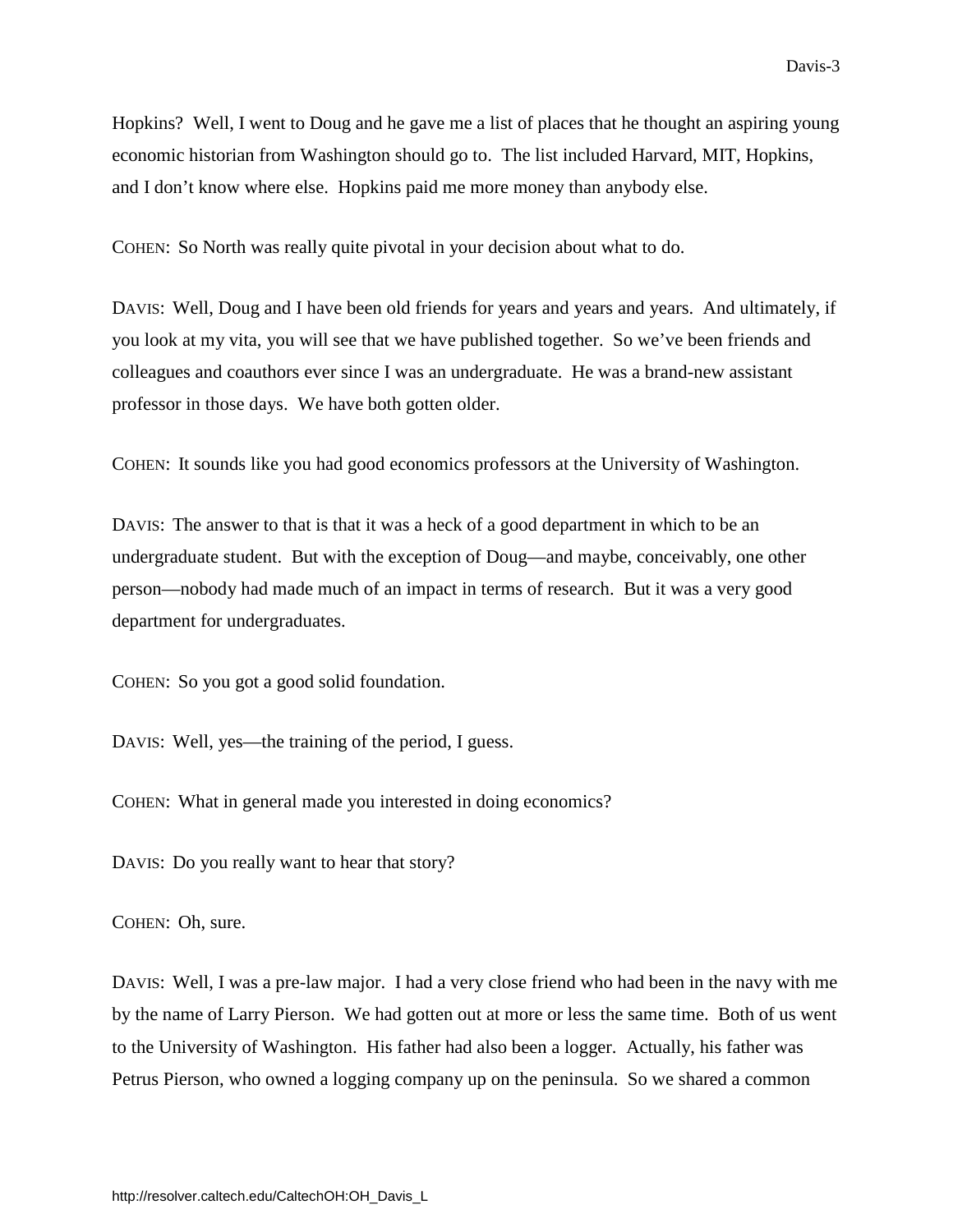background in the woods. Larry wandered into my room in the veterans' dorm one day and said, "Look, I've been reading the catalog. We're both pre-law majors. And I find, lo and behold, that under the new rules we can now actually major in something and still go to law school. All we have to do is move our records from the pre-law advisor's office over to the relevant departments." It seemed not unreasonable, at three o'clock in the afternoon, for him to say, "Come on. Why don't we go do that? And then we can go have beer at the Red Robin," which was the local pub just across the bridge. So we wandered over. I was going to be a history major and he was going to be an economics major. So we got our records. We went first to the economics department, and lo and behold, there was a good-looking secretary there, whom he started— [Laughter]

COHEN: The vagaries of chance.

DAVIS: It's actually a true story. He was hustling her, more or less. Time passed, and it soon got to be five o'clock. Offices all over the campus were closed. So she said, "Why don't I join you two for a beer? But first let me take your records." It was too late to go to the history department, so I became an economics major briefly. I was going to go back the next day and switch over to history, but I never got back. [Laughter]

COHEN: I see. Well, maybe that's as good a way to choose as any.

DAVIS: I think it was the right choice, although it was made in an awkward style, I have to admit. [Laughter]

COHEN: So you had your beer and came back the next day—

DAVIS: I had the beer and didn't come back the next day, because I was an economics major technically, and it seemed that the best thing to do was to stay with it, and I did. Then, when I graduated, I went into the navy and then to Johns Hopkins.

COHEN: Now, were you on the GI Bill under the Korean War?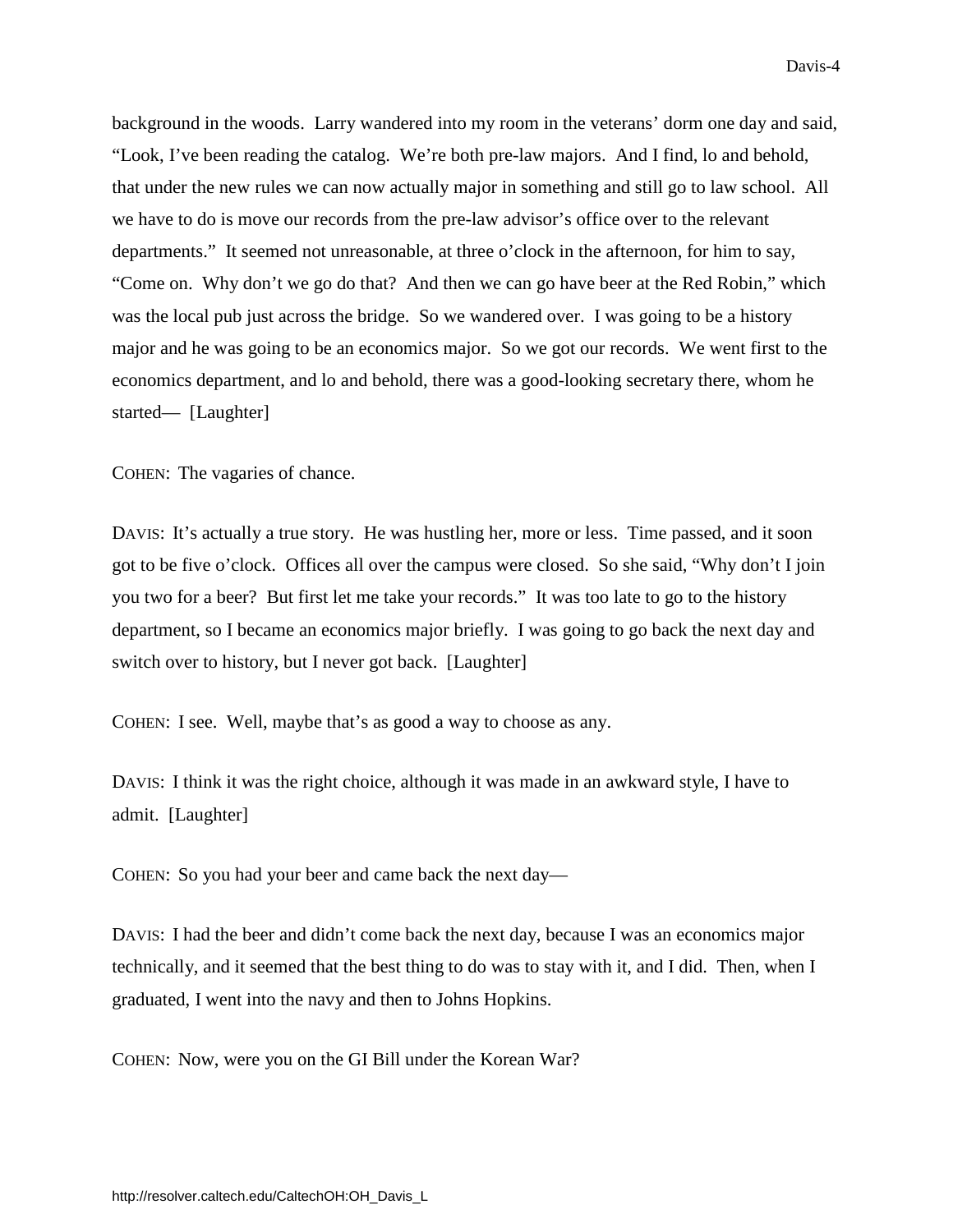DAVIS: I was on the GI Bill throughout all my academic career, both the World War II bill and then the—

COHEN: And then the Korean War. That must have been helpful.

DAVIS: Oh, the United States was underwriting a dramatic change in the number of people who went to college. If you take a look at the 1930s and early 1940s, sixteen percent of the collegeage group was going to college and universities, and by the time the GI Bill kicked in, we were hitting forty percent.

COHEN: That's right, sixteen to forty. I know, because we were recipients of this also.

DAVIS: I think that once the men began to go to college, then you found the same kind of percentages go up for the women, although they were less directly involved. Not that they didn't get the GI Bill, but there were far fewer women who were in the services.

COHEN: You must have had some kind of graduate scholarship.

DAVIS: Yes, I had a graduate scholarship at Johns Hopkins, together with my GI Bill. I was quite comfortable. I eventually became a teaching assistant and then ultimately moved up and became an instructor of my own course.

COHEN: I have written down here "Ford Foundation" also.

DAVIS: Oh, that was a dissertation fellowship at Johns Hopkins. You'll notice that I got it just for a summer.

COHEN: So it wasn't a big sum of money that helped put you through?

DAVIS: No. What happened is that I left Hopkins in 1955. I had one of the shortest academic careers on record.

COHEN: You got there in '53 and you left in '55?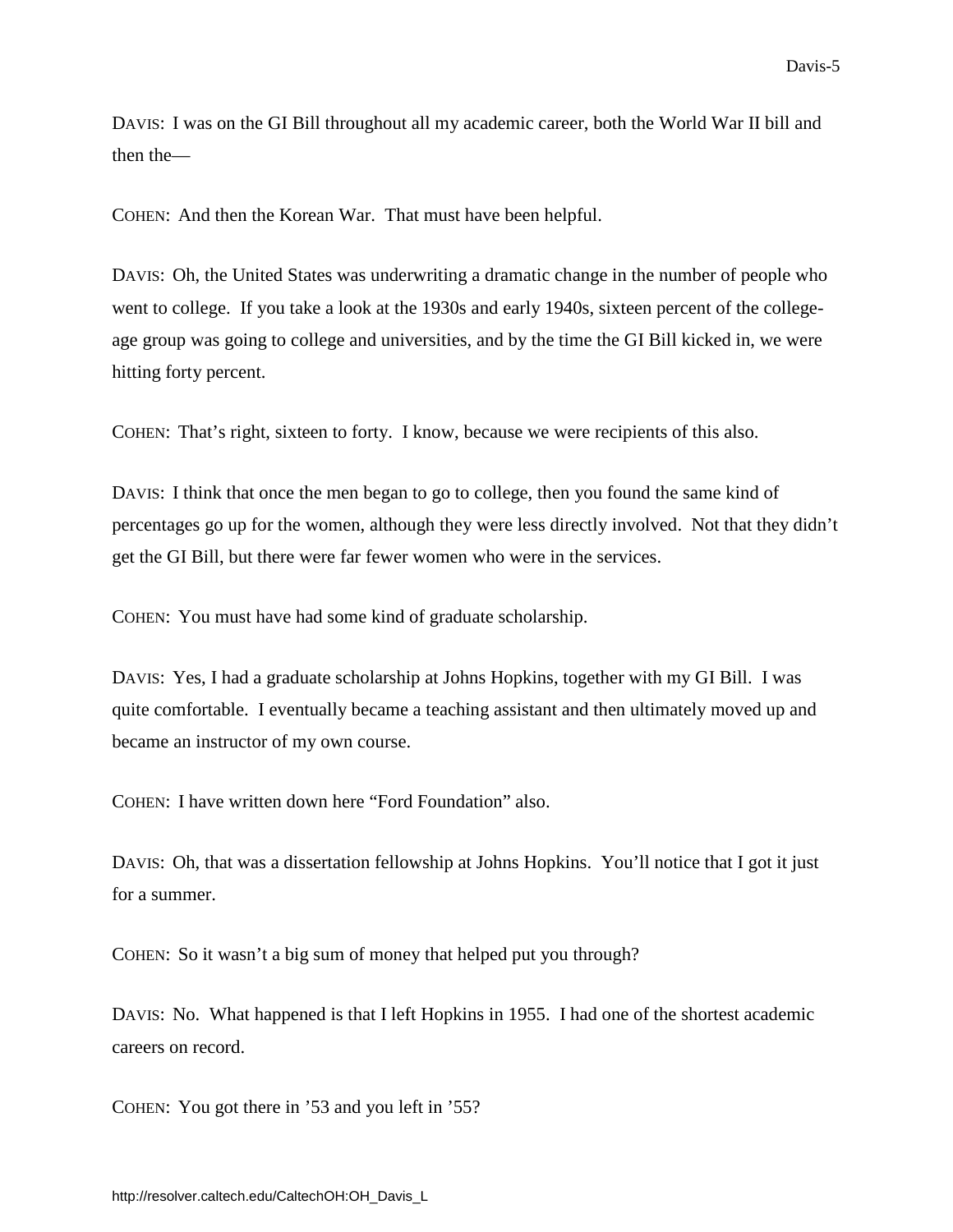<span id="page-9-0"></span>DAVIS: I was an undergraduate from '48 to '50. [Laughter]

COHEN: Can you explain that?

DAVIS: Well, the first round is relatively easy: I took a few courses while I was in the navy. At that time, the university [of Washington] gave you credit for a lot of things you might have done in the service; I think they were anxious to push the vets through as fast as possible. I went to summer school and I took a heavy load every summer, so I was able, without any problem, to get enough credits to graduate within two years and a summer.

COHEN: That's still pretty fast. They didn't have too many residence requirements in those days, I'm sure.

DAVIS: Yes. They had more students than they knew what to do with. [Laughter] I'm sure they were glad to get rid of me. And as far as Hopkins was concerned, the rules in those days were that there were two years of work you had to do there, and after that you could pick up and write a dissertation while you were doing something else. First, you did all the coursework. You took preliminary examinations at the end of the first year. The second year, there were some more courses you were supposed to take. And after that, except for dealing with your dissertation supervisor, there was really no particular reason why you had to be in Baltimore as opposed to Timbuktu.

COHEN: And so where did you go?

DAVIS: I went to Purdue. It was a tenure-track position, but I was an instructor to begin with, because I didn't have a degree [until 1956].

COHEN: I see. OK. So that was pretty good. Or maybe in those days they were more in need of faculty.

DAVIS: They certainly were. Although I wasn't in the job market, I had two job offers. One was from Indiana University, and it paid \$4,500 a year. The other was at Purdue, and they paid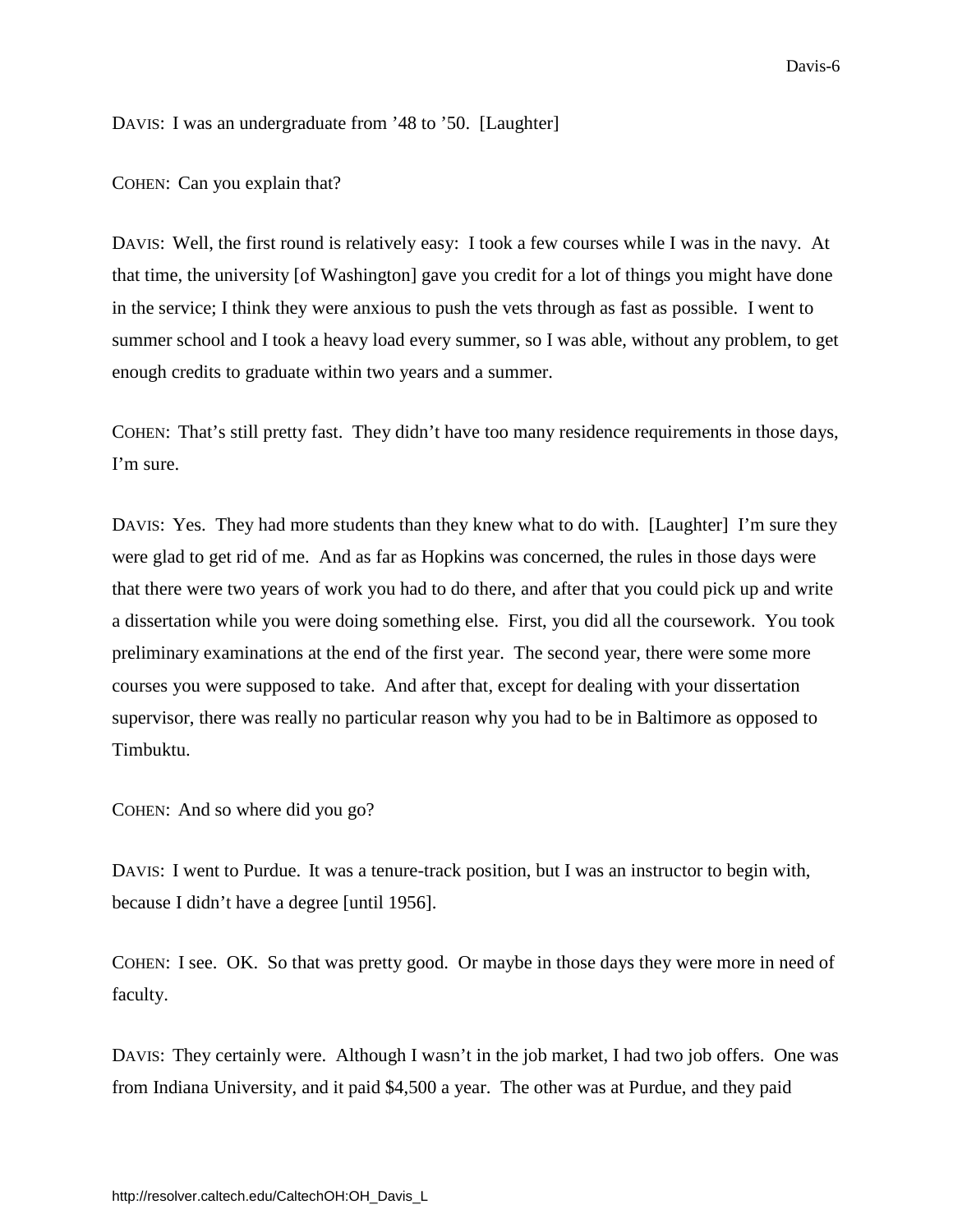\$4,800. So without any thought I went to Purdue—not because I thought the school was any better. [Laughter] It turned out that that was a very good decision, I might add.

COHEN: Is that where you met some of the other people who had an effect on your studying economics?

DAVIS: Yes, in some way. I hooked up again with Jonathan Roberts Tyson Hughes, who had also ended up as a professor at Purdue and then later at Northwestern. We had been at the University of Washington together, and we ended up at Purdue at the same time.

COHEN: He had gone to other places in the meanwhile?

DAVIS: He had gone off and gotten a PhD at Oxford. He had been a Rhodes Scholar. Then he came back and worked at the Federal Reserve Bank in New York for a year, and then he came to the Purdue faculty at about the same time I did.

COHEN: It sounds like you had a strong economics department there.

DAVIS: At that time, they had what I considered to be the best economics department in the United States. Now, it never got ranked higher than about fifth, and that ranking only came after everybody who was any good had left. [Laughter] But we had a man by the name of Emanuel T. [Thornton] Weiler—E. T. Weiler—whose name is synonymous with being one of the few administrative geniuses. He was the first chairman of the department and then dean of [Purdue's] Krannert School of Management. And way back in 1954, 1955, or 1956, he said, "Look, the wave of the future is going to be either mathematical economics or economic history, and I'm going to hire mathematical economists and economic historians." This was at a time when nobody was hiring any of these people. The result was that he managed to get together a whole series of people who would never have come to Purdue, had theory or history been in fashion at the time they got their degree.

COHEN: I see. So that was really something that happened by chance—because he was convinced that this was the way things were going to go.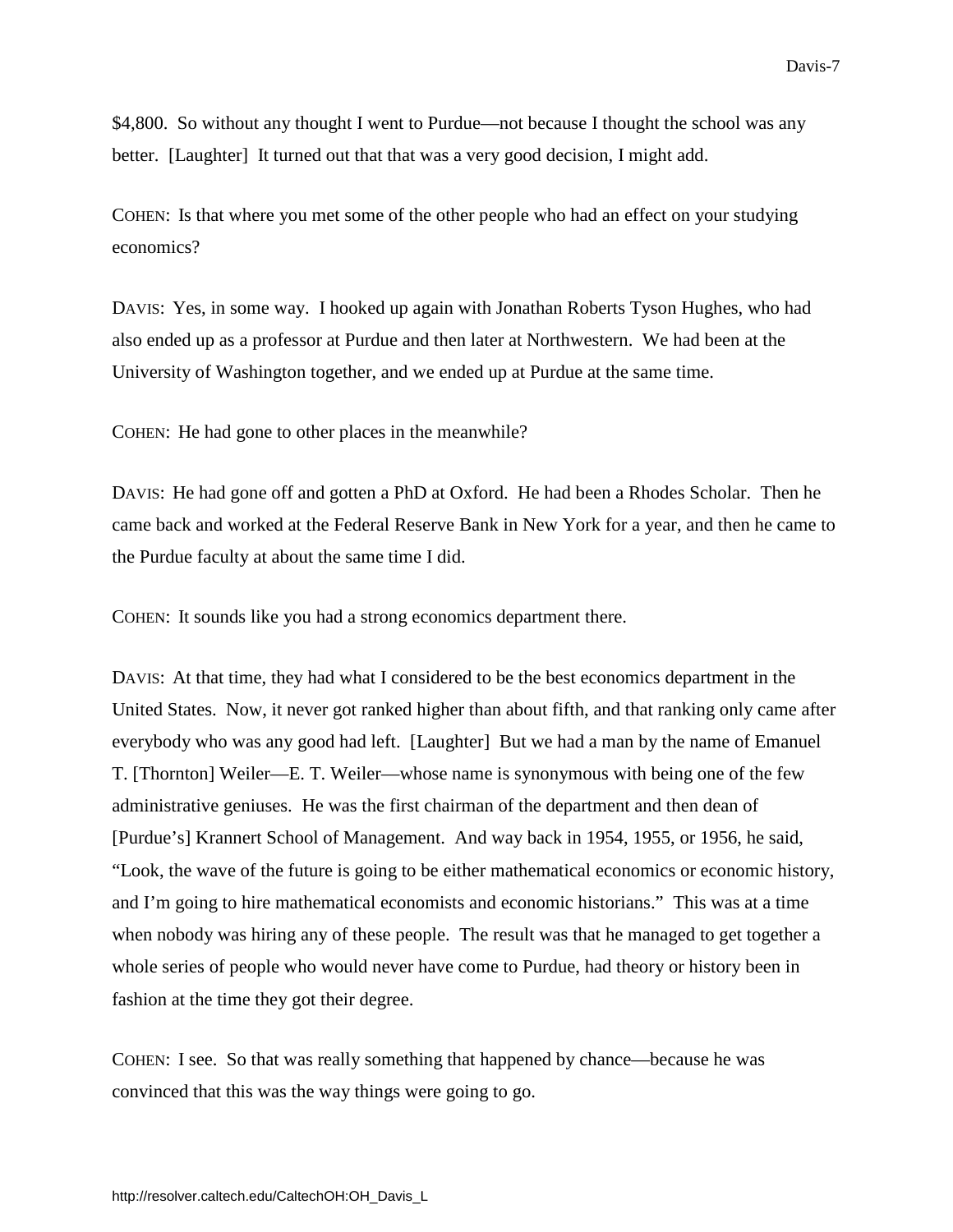DAVIS: That's right. And he put together a very, very strong department.

COHEN: So this was really sort of the beginning of mathematical economics?

DAVIS: It was before the beginning of mathematical economics. It was not before the beginning of economic history, but it was before economic history had really become an integral part of economics, as opposed to history. That wouldn't occur, really, for another seven or eight years.

COHEN: So this was really not the vanguard but the precursor.

DAVIS: Oh, yes. The two most famous experimental economists in the world today are probably Charlie [Charles R.] Plott, who is on our faculty [Harkness Professor of Economics and Political Science], and a guy named Vernon [L.] Smith, who works at [the University of] Arizona. And both Vernon and Charlie were faculty members at Purdue at one time.

COHEN: They were there when you were?

DAVIS: Vernon was there at the same time I was, and Charlie came in later. Jim [James P.] Quirk, who eventually came to our faculty here [1971], had also been through that grist mill. And we had famous graduates, like John Ledyard, who is now chairman of the [Humanities and Social Sciences] division.

COHEN: I see. He was a graduate of Purdue?

DAVIS: He was a PhD student at Purdue. It was a really super time to be in a very exciting place. Then, like all good places, it fell apart in the mid-sixties.

COHEN: Why was that? Because people could then go to what were considered the stellar places?

DAVIS: I think it was partly because Weiler got interested in doing other things. He became president of a major corporation. And the trouble is, if you've got a genius running things, the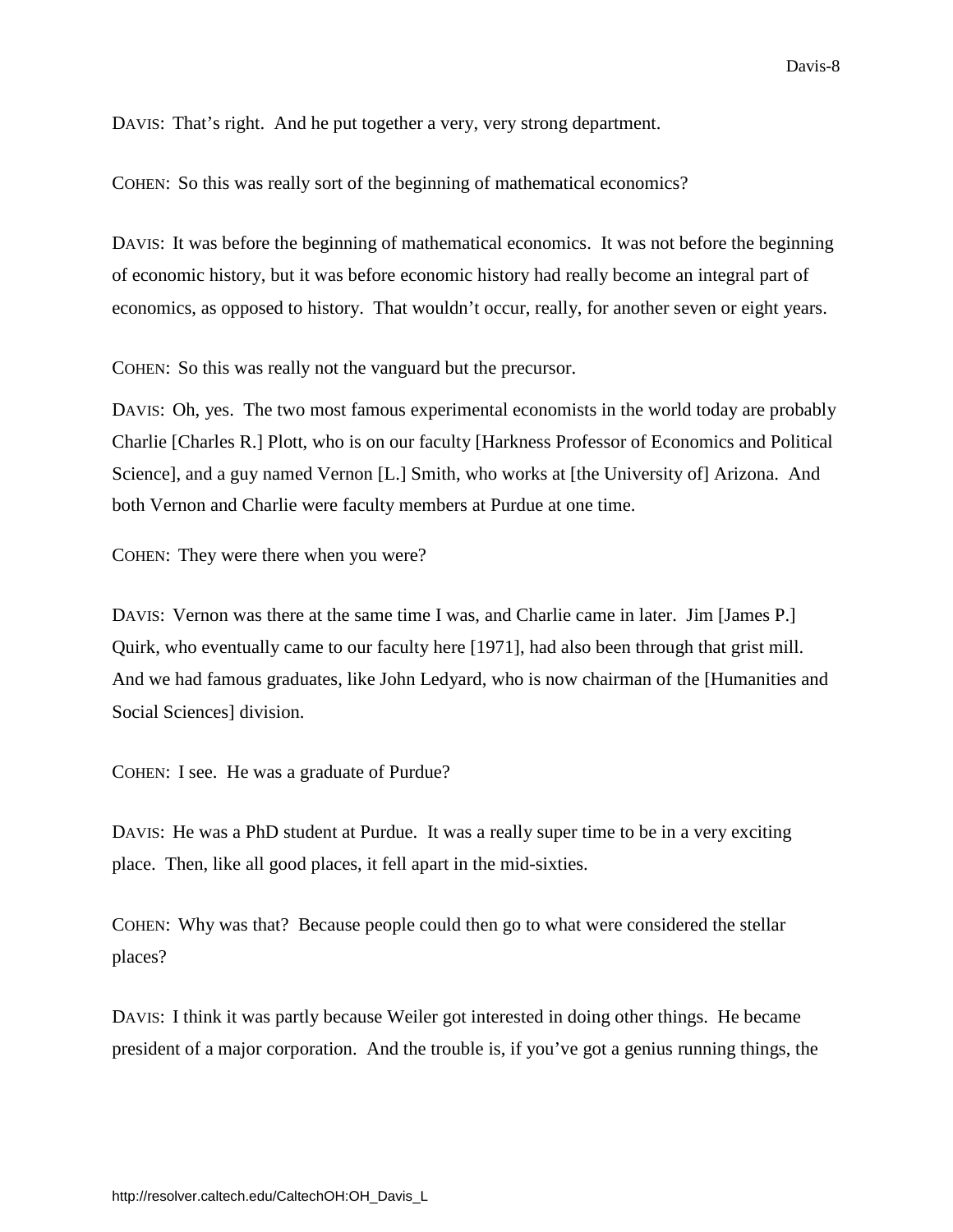next person who comes along is not likely to be as good. Secondly, people began to get offers from first-rate places.

COHEN: Because the field then became more fashionable? Or did people recognize that it was good?

DAVIS: Because by then mathematical economics and economic history had become two very important parts of the academic world. So Vern left, Stan [Stanley] Reiter left, Jim Quirk left.

COHEN: Now, did Jim Quirk come right straight here to Caltech?

DAVIS: No, he went through the University of Kansas on his way to California.

COHEN: But you came right from Purdue to Caltech. Is that correct?

DAVIS: Yes.

COHEN: So how long were you at Purdue?

DAVIS: 1955 to 1968.

COHEN: How did you like it there? It was different from Washington.

DAVIS: The weather was worse. [Laughter]

COHEN: Yes, you were in the Midwest.

DAVIS: The thing is that the department was really, really exciting and just unbelievably super. The town was not very good, but it had a good school system. And as long as you didn't want to eat in a decent restaurant, it was not a bad place to live.

COHEN: Somehow I always hear things like, "We didn't know any better, so we thought it was OK." [Laughter]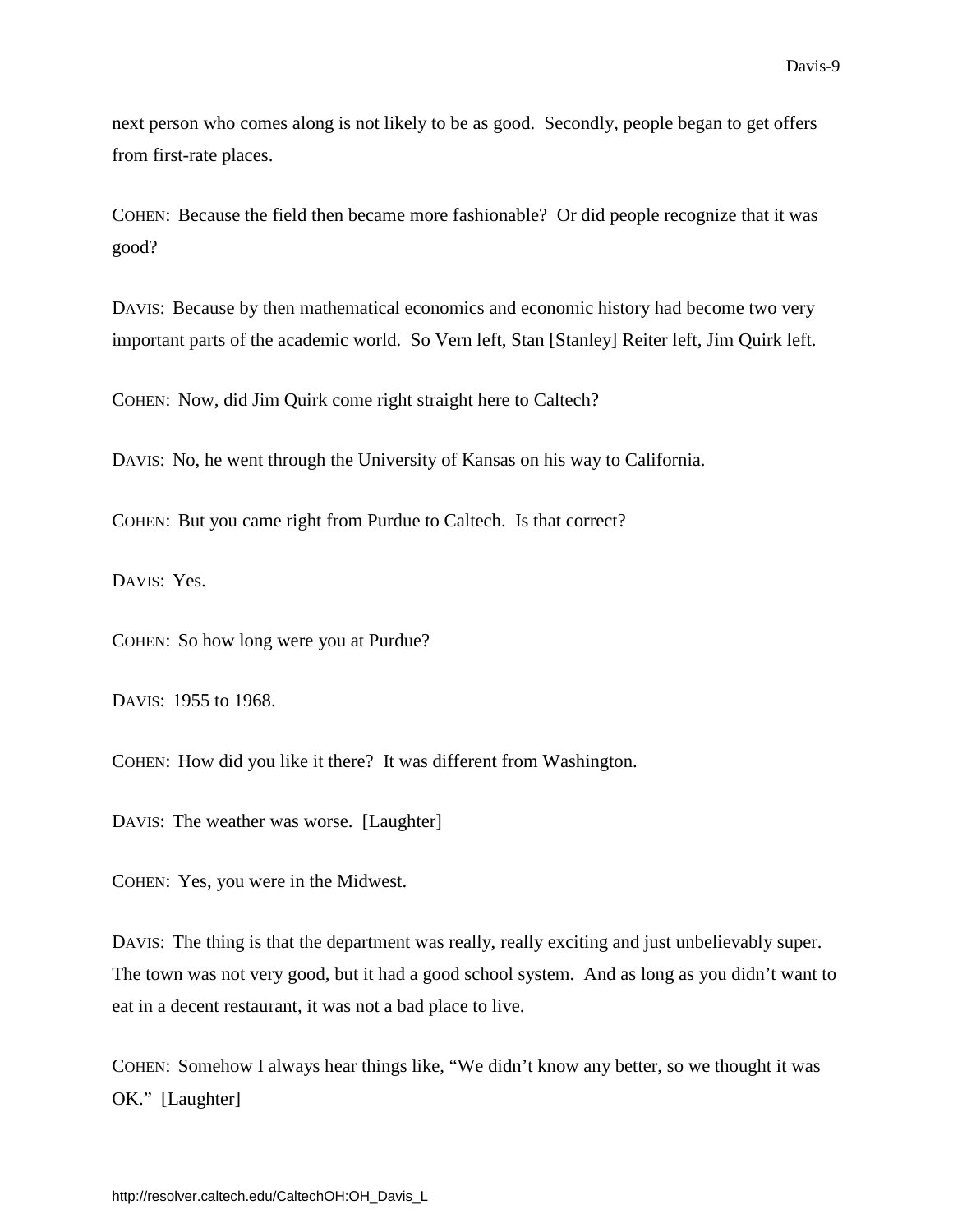DAVIS: Well, you could tell how the place was, because when you came in on the train, it was always "Laughayett, Lefeyette, and West Lafayette" [three different pronunciations]. [Laughter]

COHEN: Oh, dear. OK. I've never been there.

DAVIS: There was no reason why anybody in their right mind ever should have been, except for that period of time, when there was really a first-rate economics department.

COHEN: And it was a huge campus.

DAVIS: Well, it depends on what you mean by huge. It was smaller than Minnesota. It was smaller than Indiana. Purdue had about 12,000 or 13,000 students at that time, and other places at that time were up around 20,000, but it was a Big Ten school.

COHEN: Ohio State was also one of the Big Ten.

DAVIS: Ohio State was certainly bigger. Minnesota was huge. There were almost 40,000 students there, I think. I've never regretted for a minute the years I spent at Purdue. Honestly, if the whole place hadn't collapsed, I guess I wouldn't have left.

COHEN: Do you mean that suddenly, all at one time, all these people were starting to leave?

DAVIS: Between 1965 and 1968, the entire research faculty left.

COHEN: Did something happen other than that they were offered good jobs?

DAVIS: Well, in the first place, we lost our entrepreneur.

COHEN: I see. So the leader was very important.

DAVIS: And there were some nasty tenure fights. I think the research faculty felt that the university—as opposed to the department—denied tenure to some people it should have given it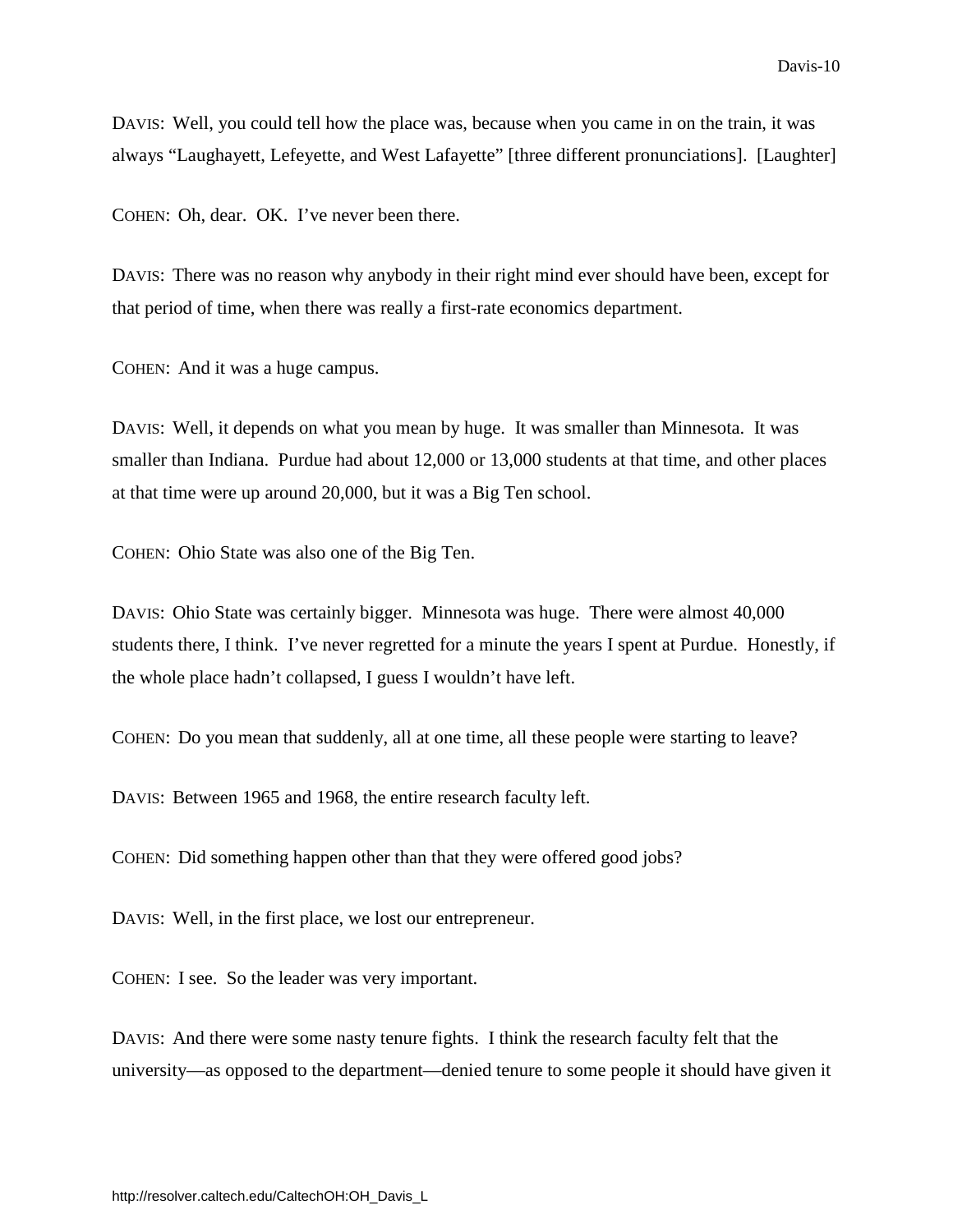<span id="page-14-0"></span>to and gave tenure to some people it shouldn't have. And then, suddenly, there were lots of good job offers. [Laughter]

COHEN: I see. So it was a combination of the two.

DAVIS: Yes. If Weiler had still been in charge, who knows? I mean, the trouble is that it's very hard for any department to break into the top ten position and stay there if the whole university isn't at least as good.

COHEN: Do you mean that one department can't be a star if there's not…?

DAVIS: Well, what happens if you've got a president who wants to put money in economics, as [Frederick L.] Hovde did? Fred Hovde was the president. That's a funny story I'll tell you. Hovde had supported Weiler in this and built up the department. But once it was built up, he started putting his resources someplace else. Well, if you've got infinite resources, it's fine. But I can remember when I got the Caltech offer. I think Purdue really wanted to keep me—I hope they did anyway. I got a call at home from Hovde—we were that close in those days—and he said, "Come on over to the office. I want to talk to you." So I walked over. I thought there would be a big offer, lots of money, the whole works. He said, "Lance, I hear you got an offer from Caltech." And I said, "Yeah." He looked off into space and said, "All my life I have wanted an offer from Caltech." [Laughter] And I knew there was no way—that in his view there was nothing he could offer me to keep me there.

COHEN: I see. He thought that was very good for you. Was Caltech such a big deal in those days?

DAVIS: In economics, god no! But Hovde was a chemical engineer—he knew that side of Caltech. No, Caltech was anything but a first-rate place in H&SS [Humanities and Social Sciences]. It had a couple of really good people, but they weren't people who published anything. It had Alan Sweezy [professor of economics; d.1994], who was an absolute star undergraduate teacher. If you looked at the students that he attracted into economics—who after they had gotten their undergraduate degrees went off to get their PhDs at Harvard or MIT or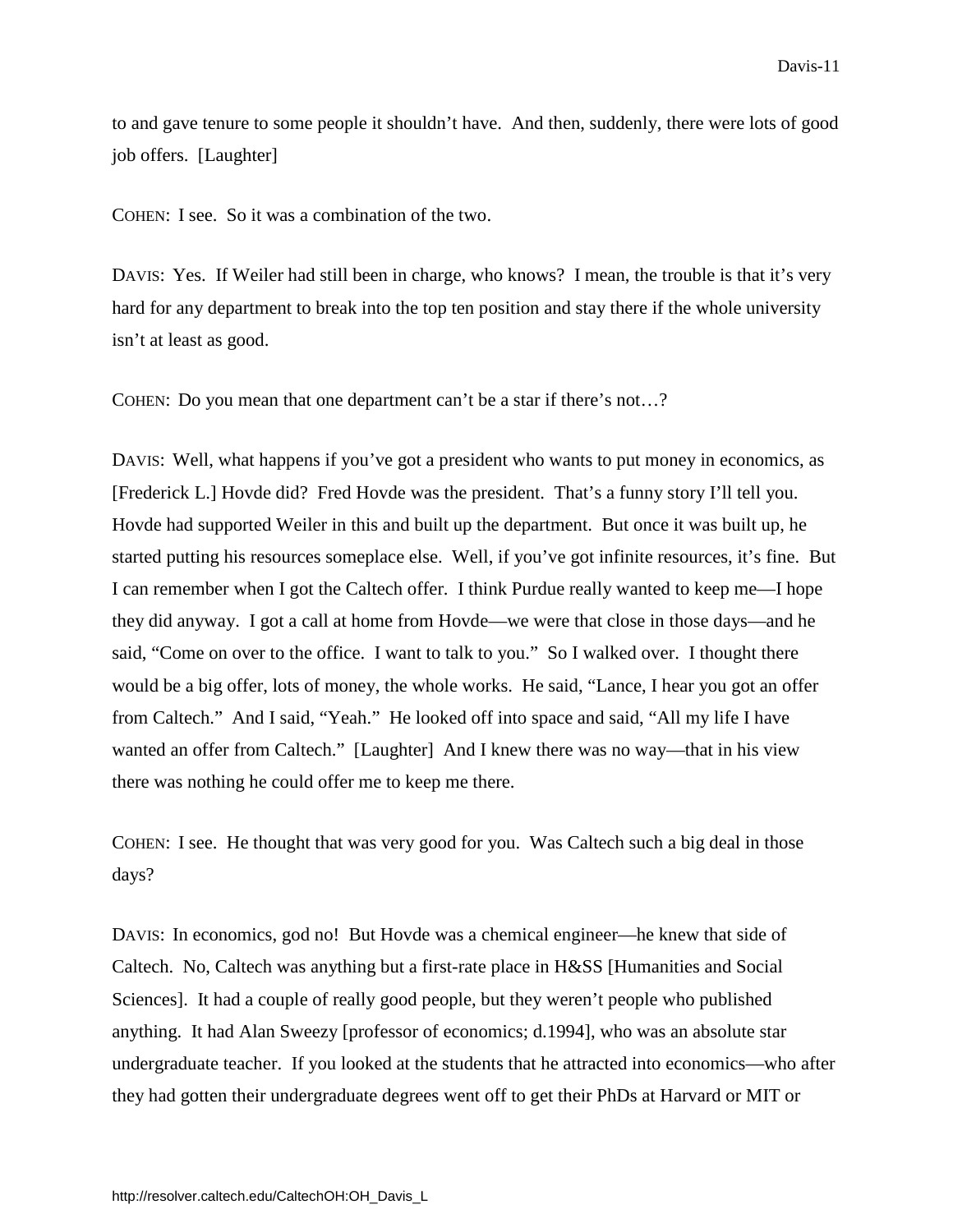someplace—you could staff a very good economics department with his recruits; although that's less so now, because time is passing. But in the years from 1975 to 1995, there were a bunch of people who had been Alan Sweezy's students who went on to become very good economists.

COHEN: They were undergraduates?

DAVIS: They had been undergraduates here. There was no program here at all in those days.

COHEN: There was no major in economics or anything?

DAVIS: In principle, I think, you could major in economics, but nobody ever did. There were some joint majors. But there was no graduate program.

COHEN: Was Bob [Robert W.] Oliver here at that time?

DAVIS: Yes, Bob was here. He was an associate professor [of economics; d. July 1998].

COHEN: So they did have some scholarly types here.

DAVIS: It's hard to come up with many names. The chairman of the division, whose name I forget at the moment [Hallett D. Smith], had been a very fine scholar early in his career but hadn't done anything in decades.

COHEN: That wasn't [Clinton K.] Judy [chair of the Humanities Division 1923-1949]?

DAVIS: No, no. I'll come to it in a minute. It was a professor of English who was actually a very super scholar, but he was looked down on by everybody else in the division because he did research. In economics, you had Burt [Burton H.] Klein [d. 2010]. The full professors when I came were Burt Klein and Alan Sweezy. Burt had done some very imaginative work. He had been head of economics at RAND [Corporation] for a long time before he came over here [1967]. And Alan was a super teacher but not a real research scholar. Before that, they had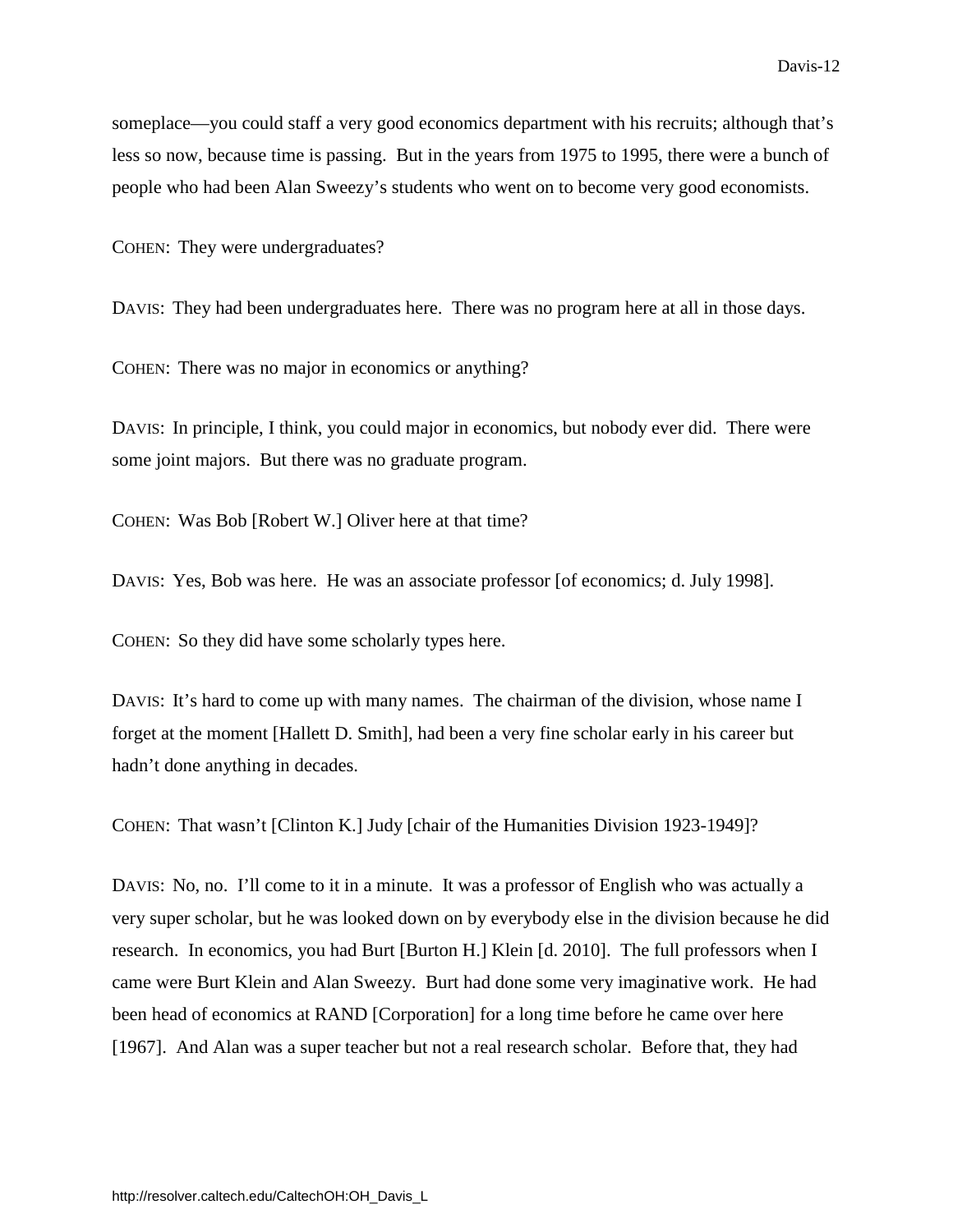nobody who was doing anything. Bob Oliver was a nice guy and a good teacher and everything, but he always believed that he was not brought here to do research but to be a teacher.

COHEN: So the climate was not conducive for these people to be doing research.

DAVIS: Yes. I think the charitable thing to say is that they were here to be good teachers, and most of them actually were. The less charitable thing to say is that they were there to be able to tell good stories at cocktail parties with their colleagues in other departments who did serious work.

COHEN: OK. So you came in '68.

DAVIS: I came in '68.

COHEN: There were two new professors that year: you and [astronomer] Marshall Cohen [Shirley Cohen's husband].

DAVIS: Is that true? [Laughter] I didn't know that. It was obvious when I came in '68 that this was a place you could really do something, in terms of building up a department and a group. We brought in some people like Charlie [Plott]. We brought in Jim Quirk.

COHEN: I've been doing a lot of reading in the old *E&S* [*Engineering and Science*] magazines about the establishment of the social sciences department. Where did that idea surface? Was it already being kicked around?

DAVIS: I hate to say it was my idea.

COHEN: No, don't hate to say that. Tell us about it.

DAVIS: Well, I had been in England in '64-'65, and I had been at Nuffield College, the social sciences college at Oxford.

COHEN: Now, was this on sabbatical leave or the summer?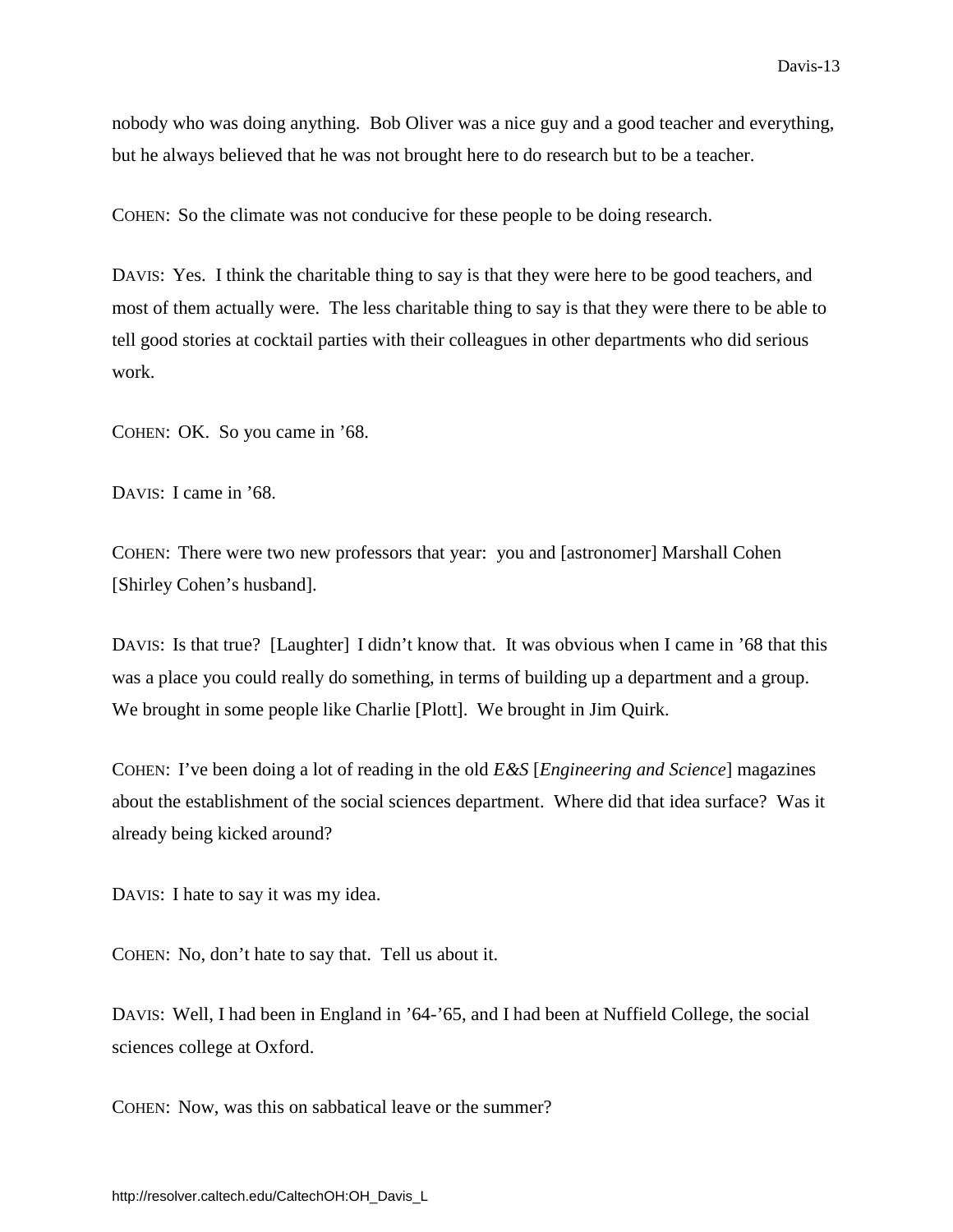DAVIS: Sabbatical leave.

COHEN: You were working on your history already?

DAVIS: No, I was a Guggenheim Fellow, working on stuff in British finance, and I was a visiting fellow at Nuffield, which was a place to hang your hat. It was also a very interesting place, because it had in it a whole bunch of people who did social science. They weren't all economists, but they did economics, they did anthropology, they did political science.

COHEN: So you really saw this for the first time.

DAVIS: Well, what I saw for the first time was that these people could talk to each other. And it became clear, as you went on, that in some sense what was happening in political science was a movement to make it more inclusive of economics. Now, I'm not saying that's entirely good, but the fact is that it was a way to talk about problems. How can you talk about any kind of serious economic problem without considering the political dimensions? I mean, just take a look at Social Security. It's a terribly serious economic problem, but the problem is really a political one.

COHEN: And it's a social problem.

DAVIS: Right. At the same time, there was emerging in political science a group of people who were becoming sort of trained in the economic mode. The hilarious thing was that they couldn't get jobs in political science. And I'm including John Ferejohn and Mo [Morris P.] Fiorina, both of whom are now members of the National Academy of Sciences. Both of them are now chaired professors at Stanford, although Mo until recently was at Harvard. They were unemployed at the time, because in fact political scientists in the United States did not really consider what they were doing as very interesting, useful stuff. So we were able to hire them.

COHEN: This is very interesting. So the idea for the social sciences really came out of your experience at Nuffield College.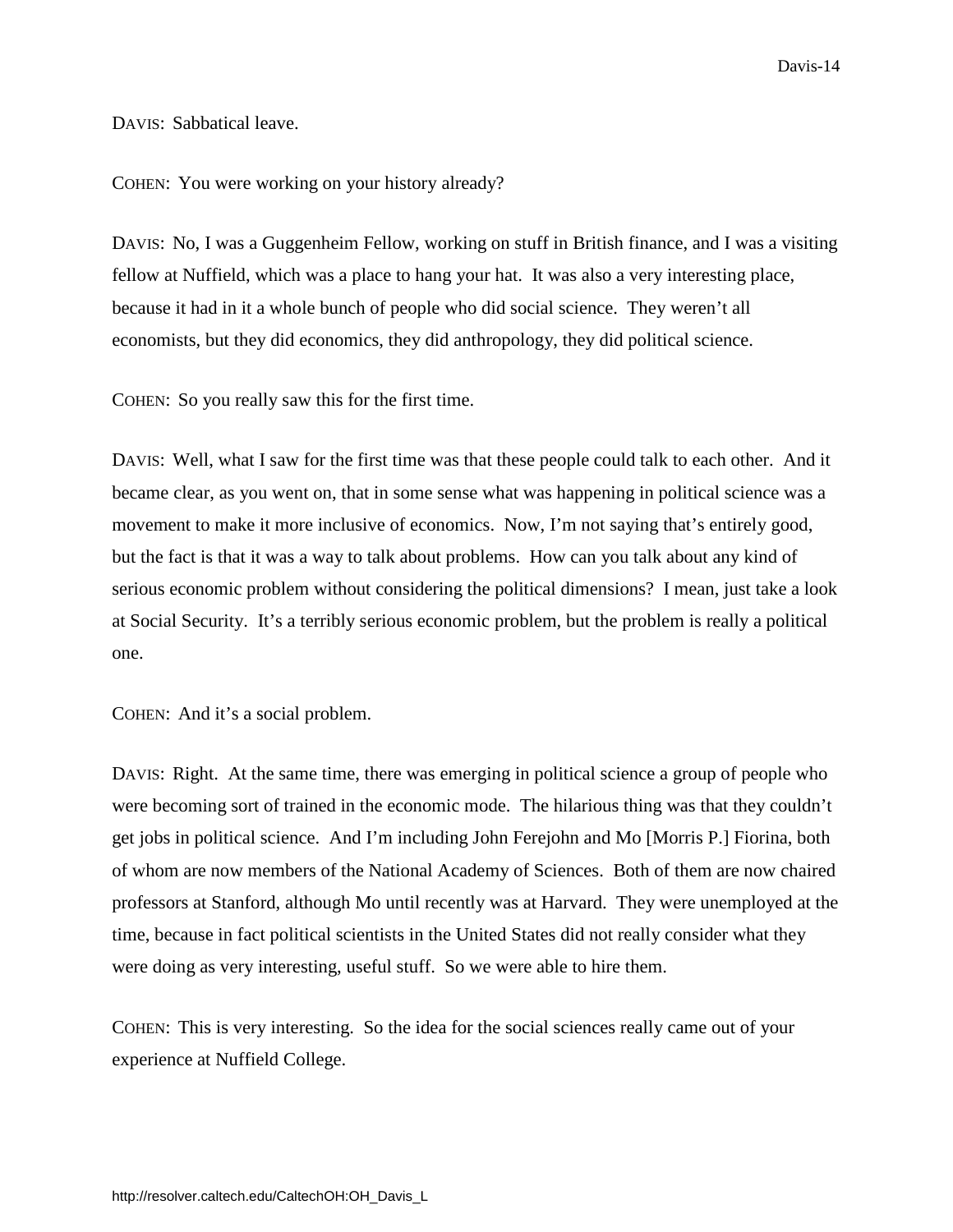DAVIS: That's right, and from long discussions with people there.

COHEN: When you came in '68, did you share these ideas? I mean, did you say, "This is what I want to do when I come here"? Was Harold Brown [Caltech president 1969-1977] here in '68?

DAVIS: No, he was not yet here. I remember the interviews with Harold Brown and the various other people who were candidates [for president of Caltech] at the time. That must have been '69 or so.

COHEN: Right, because I think Harold thought that the social sciences were *his* thing.

DAVIS: Yes. Well, it was clear that the then-president [Lee A. DuBridge] thought it was a good idea. I don't know if he had a clue as to what the idea really was about, but—

COHEN: He was open to any good idea.

DAVIS: That's what I was going to say. He didn't really know what it was all about, but it sounded like a good idea to him, and he was very supportive. He was particularly supportive in going out and making faculty appointments before we ever had a program.

COHEN: So he was a man with vision.

DAVIS: Yes, I think that's right, but whatever he was, I think he was very supportive. The [division] chairman we're talking about was Hallett Smith, by the way.

COHEN: OK, right.

DAVIS: And Hallett had actually previously been interested—long before I got there—in doing something in economics.

COHEN: So they were seeing this as a good thing.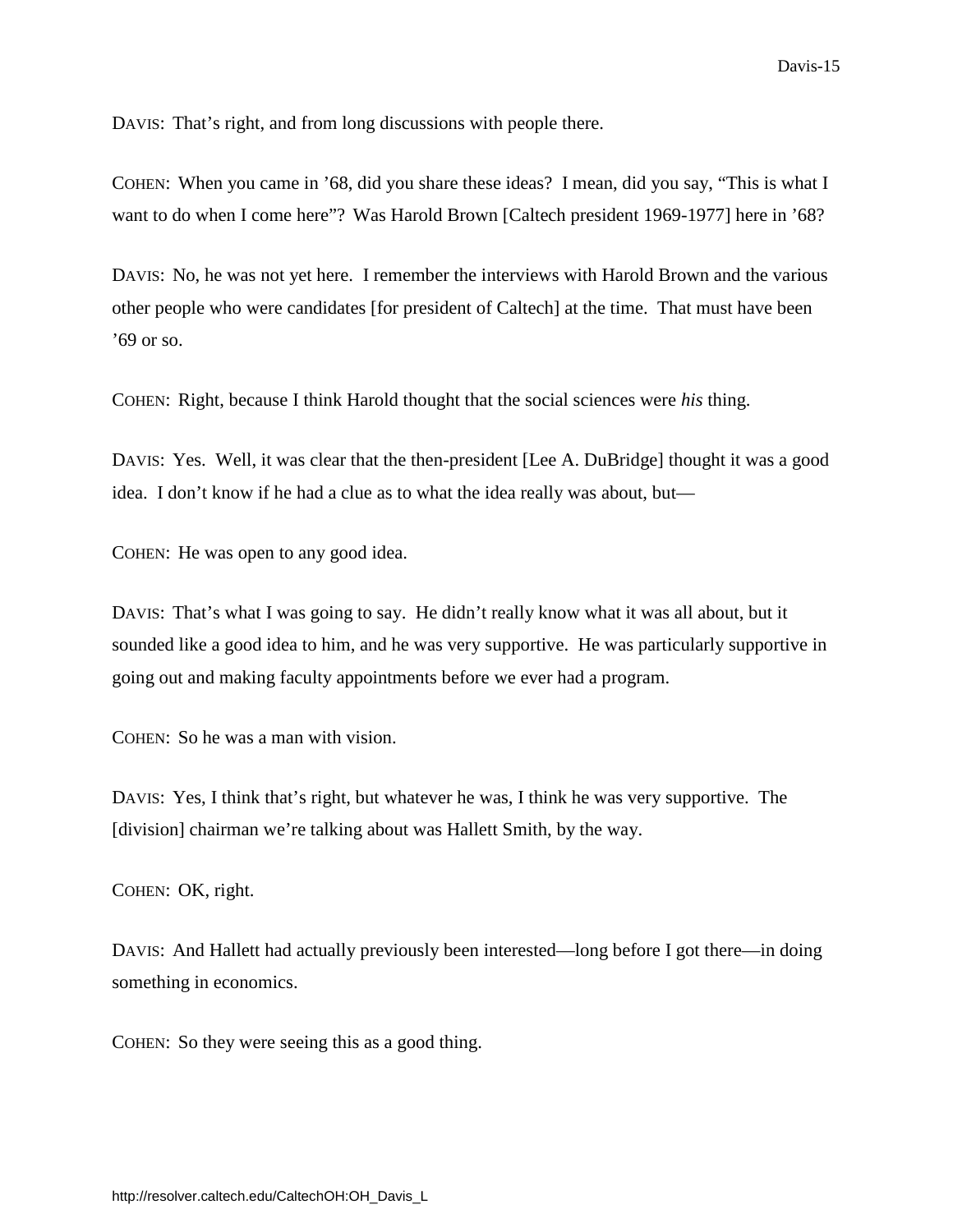DAVIS: Yes. The early political scientists we had were Bob [Robert] Bates, Mo Fiorina, and John Ferejohn. They're the stars today.

COHEN: And they were just starting their careers at that point?

DAVIS: Yes. Every one of them was new on the market. In Bob Bates' case, for example, he had been trained as an old-line political scientist, but when he got here he got excited about being more technical and more formal and went off and spent a year at Stanford.

COHEN: Where was this type of social science being done at that time?

DAVIS: There was no program like ours.

COHEN: So this was really unique.

DAVIS: Yes, but not anymore. We've now got a Harvard/MIT program that does what we do. We've got a good program at Stanford that also does the same stuff.

COHEN: So you have to take credit for this.

DAVIS: I'm not sure I want to. Come on—you don't take credit when you just have the idea. The fact is that the people who really did it were the people who came. Charlie Plott came here and made this a center for experimental economics.

COHEN: Well, what made Charlie Plott come here?

DAVIS: We offered him a job. [Laughter]

COHEN: Well, that was an opportunity for him to do this.

DAVIS: I agree. We also hired Jim Quirk. He was a central figure.

COHEN: Now, he wasn't as young as the other people here. Did he come from somewhere else?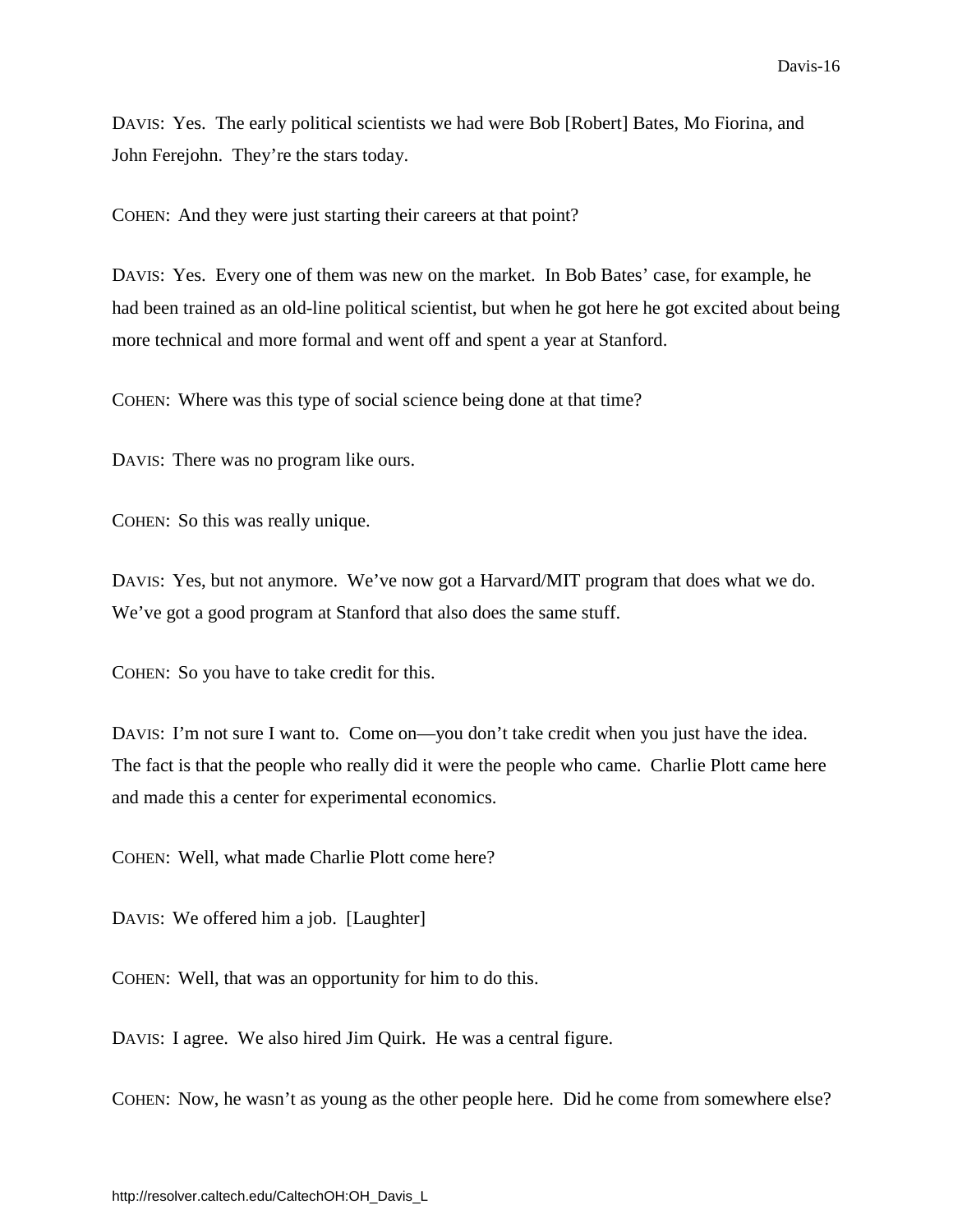DAVIS: He came from Purdue. He's my age—maybe a year older. We were assistant professors at Purdue together, and then he went off to Kansas and then he came out here. But even so, he provided the center of the theory part of the economics program for ten or fifteen years until, ultimately, other people came in and did the same sort of thing. Part of it's just pure luck. In the cases of Ferejohn, Fiorina, and Bates, we just plain lucked out.

COHEN: They had the right synergy, or whatever word you want to use.

DAVIS: I think the answer is that we gave them a place to do what they wanted to do, and nobody else would at the time. I'm sorry we lost any of the three of them. Unfortunately, we've lost all three. We've replaced them with good people, too.

COHEN: Well, I think that happens. People come and develop themselves and then want to go where they're going to do their thing and be in charge.

DAVIS: We finally convinced the rest of the Caltech faculty in '74 to be allowed to give a PhD. It was going to be a new and unique program, because it combined economics and political science in a way that nobody else had thought about doing. Or if they had thought about it, they hadn't done it.

COHEN: And who brought the mathematics into it?

DAVIS: Well, that came partly with Quirk and partly just because the profession changes. Right now, the first year of the economics program looks like an applied math program.

COHEN: Right. Well, your first bunch of graduate students—if I'm remembering—were undergraduate mathematics majors.

DAVIS: There were some. There was no question that the idea of using formal theory meant the students must have mathematics facility. Clearly we couldn't compete with Harvard for the very best undergraduate economics students, but we did frequently manage to successfully compete for undergraduate engineers and undergraduate mathematicians who had formal math training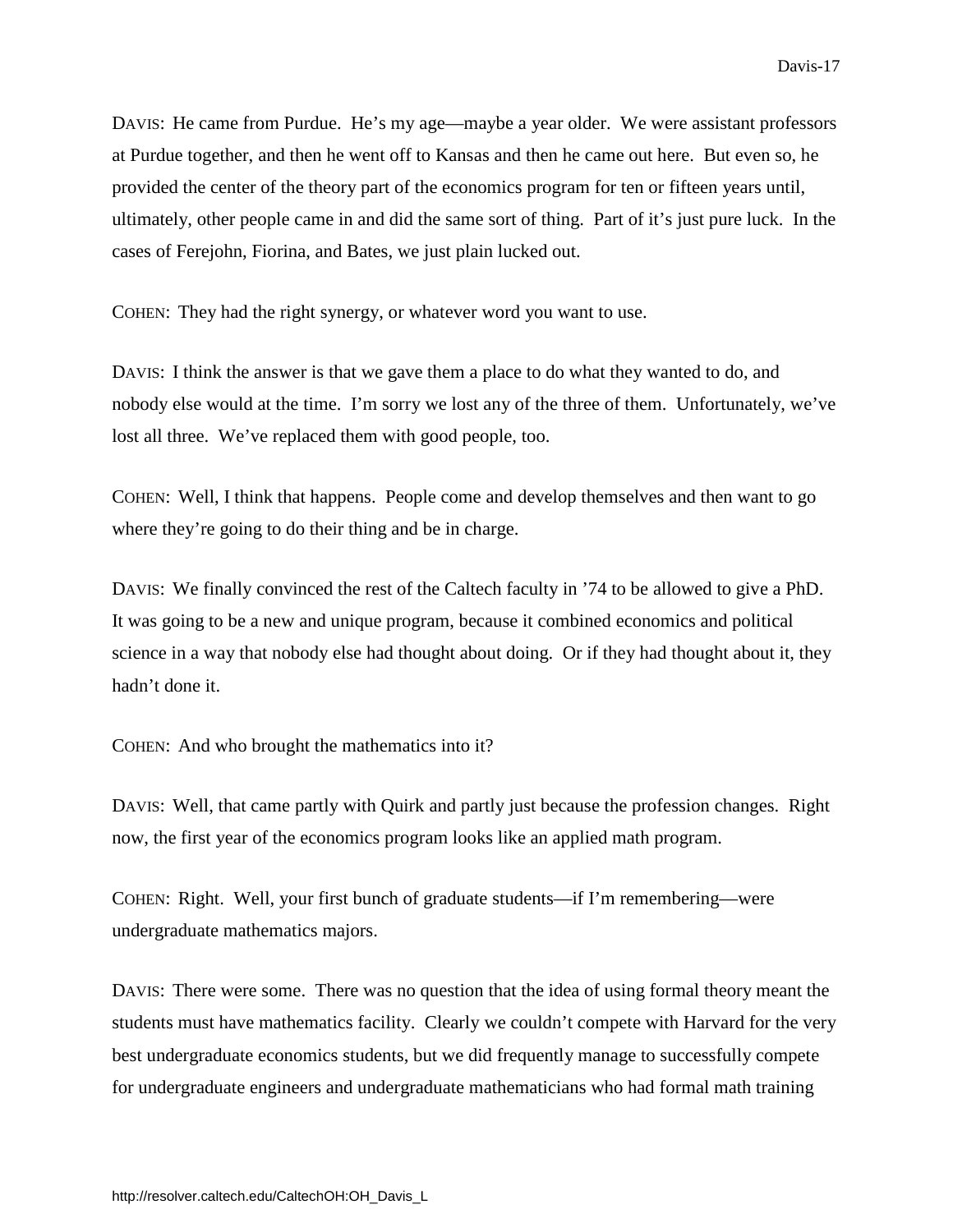but who weren't being recognized yet in economics departments as potential graduate students. So we got them. The program is heavily technical. It's not one of my bags, but that's all right. [Laughter]

COHEN: How do you think this program has been received by the rest of the institute?

DAVIS: I could joke with you and say that they used to laugh at us and now they're afraid of us, but I don't think that's true. I think, honestly and truthfully, that we have been received very well. If you take a look at the vote that was taken back in '74 to allow us to establish the program, we had lots of support from all kinds of people. A few people didn't like us, but that's all right. I honestly believe that we aren't as good a group as the chemists are; but on the other hand we're not bad. [Laughter] The current rankings put us somewhere between twelfth and nineteenth in economics and somewhere around sixth in political science. Given the fact that we've only got twenty people doing all this stuff—

COHEN: That's pretty good. So tell me a little bit more about the program when it started. These people came, and you said, "OK, you can do your thing."

DAVIS: The first year, we had one student.

COHEN: That would have been 1974?

DAVIS: Yes. He failed all his exams at the end of the year, but since he was the only student we had, we kept him around for another year. And he's now the chairman of the Political Science Department at Stanford. [Laughter]

COHEN: Since he ultimately did well, you can tell me his name.

DAVIS: [Barry R.] Weingast.

COHEN: Well, there must have been some reason. Maybe you guys were just adjusting your courses to live students or something.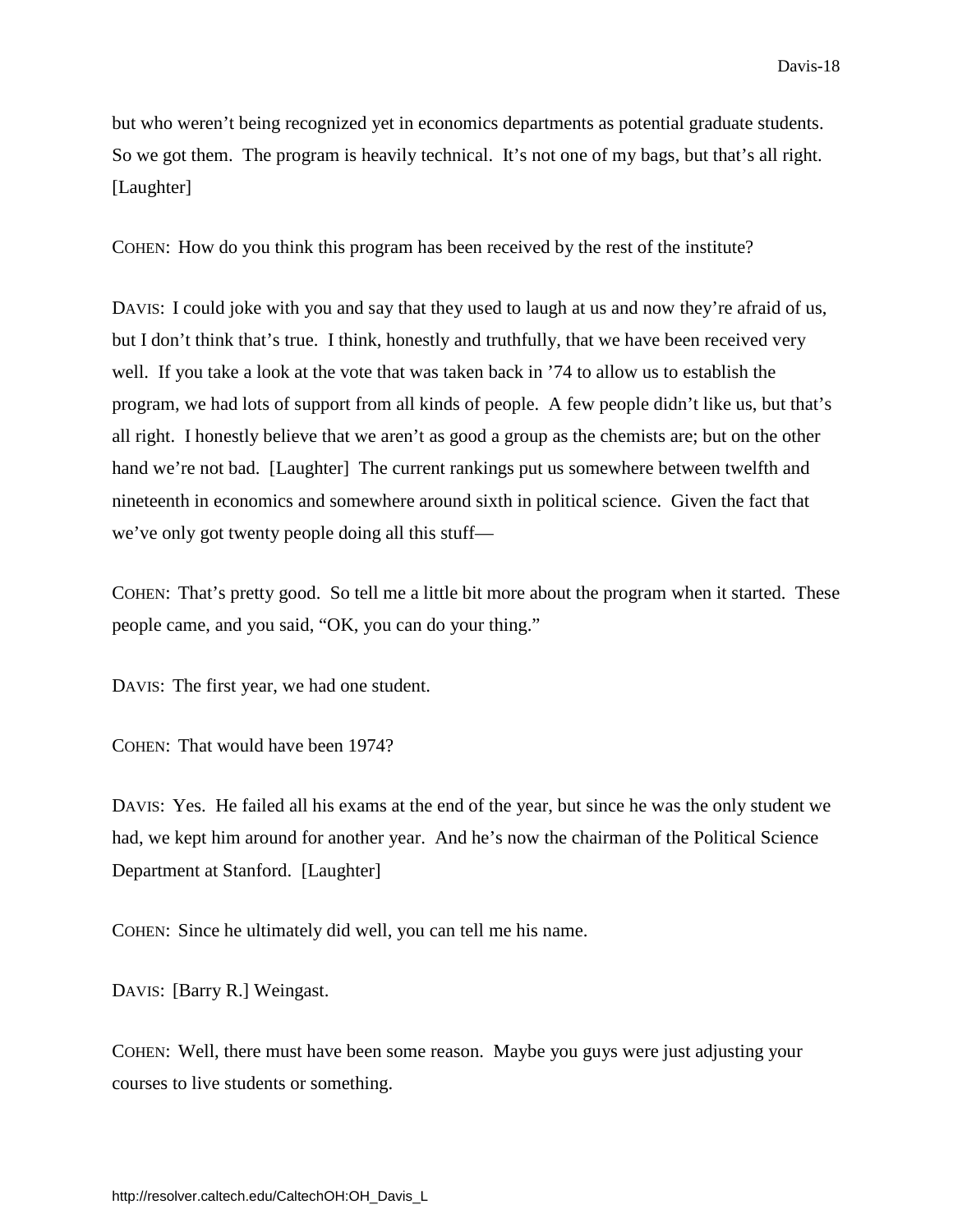<span id="page-22-0"></span>DAVIS: Well, when you have only one student, who knows what's going on? I have no idea what the reason was. All I know is that he's become a real star in the profession. [Laughter]

COHEN: A late bloomer. So then you already had how big a faculty?

DAVIS: Oh, god. By that time we had three political scientists: Bates, Ferejohn, and Fiorina. And we had an economics faculty that included [David M.] Grether [Gilloon Porfessor of Economics, emeritus].

COHEN: I remember Grether coming in.

DAVIS: He came early in the game, 1970 or '71.

COHEN: So that's shortly after you came.

DAVIS: Yes. He was one of our economists, along with Quirk. So we probably had five or six economists and three political scientists. So we probably had a faculty of about ten.

COHEN: Now, did you ever incorporate [Alan] Sweezy and Oliver into the group? Or did they stay out of it?

DAVIS: Alan really looked at himself as being a very good undergraduate teacher. And I doubt if Caltech had really seen any better. Just look at all those people he convinced to do economics.

COHEN: Of course, Alan was playing his part on the national and international stages also. So he probably got his satisfaction there.

DAVIS: And Oliver, on the other hand, I think, was unhappy with the way things turned out, because he thought he had come here to be part of a fundamentally teaching operation, and it turned out that it took him a long time [fifteen years—ed.] to get promoted to full professor [1974]. He apparently was not happy about that.

COHEN: So then by '75-'76, you had a better recruitment of students.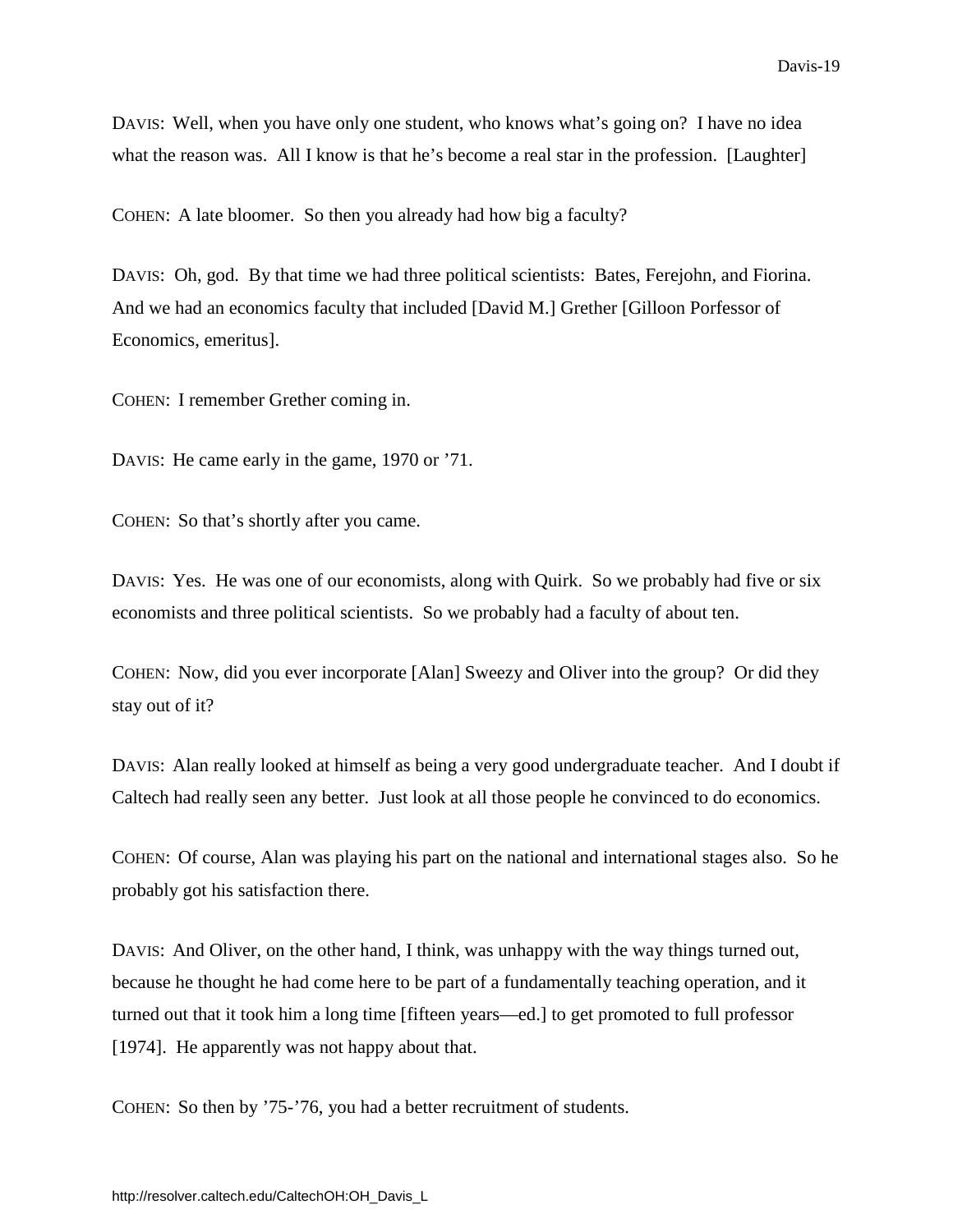DAVIS: Come on, the program was always tiny. One year, we had twelve entering students. But most of the time, we would take in somewhere between five and seven students a year. I mean, this is a really small program.

COHEN: Well, astronomy doesn't take any more than that.

DAVIS: No. It was a very special program. In some sense we lucked out, because we got a whole bunch of students many of whom have gone on to become very distinguished. And if you take a look around, the best political science departments in the United States are probably Rochester and UC San Diego, and I think we staff a substantial portion of those departments with our students. [Laughter] We've been lucky. We hit a market that had been ignored completely and that gradually has become very important. For a long time, we worried. Early on, we thought that every department in the country would want one of our students—but we worried about what was going to happen when they each had one. [Laughter] But it turned out that the profession has moved in a certain direction, more toward Caltech's emphasis.

COHEN: So how different is this from traditional economics?

DAVIS: A traditional economics department has three major strands. There's something called microeconomics, which is the study of individual consumers and firms. There's something called econometrics, which is nothing but applied statistics, but applied to a bunch of problems that are sort of semi-unique to the social sciences. And there is macroeconomics, which is [John Maynard] Keynes and all that stuff. We deliberately decided to scrap macro completely—our graduate students take no macro at all—and replace that strand with formal political science. Now, we view that as a benefit; others think it's not so good. So that's the first-year program. It looks like an economics program where we've pulled out the macro and put in political science. It turns out that, lo and behold, our students who come in not really knowing what they're going to do don't really have to become either economists or political scientists until they get ready to go on the job market. Some don't decide; they go on both markets and see where they get the best offer. We've done a better job in marketing in political science than we have in economics, which suggests that the political scientists are doing better work than the economists are. I don't know—perhaps there's less competition or something.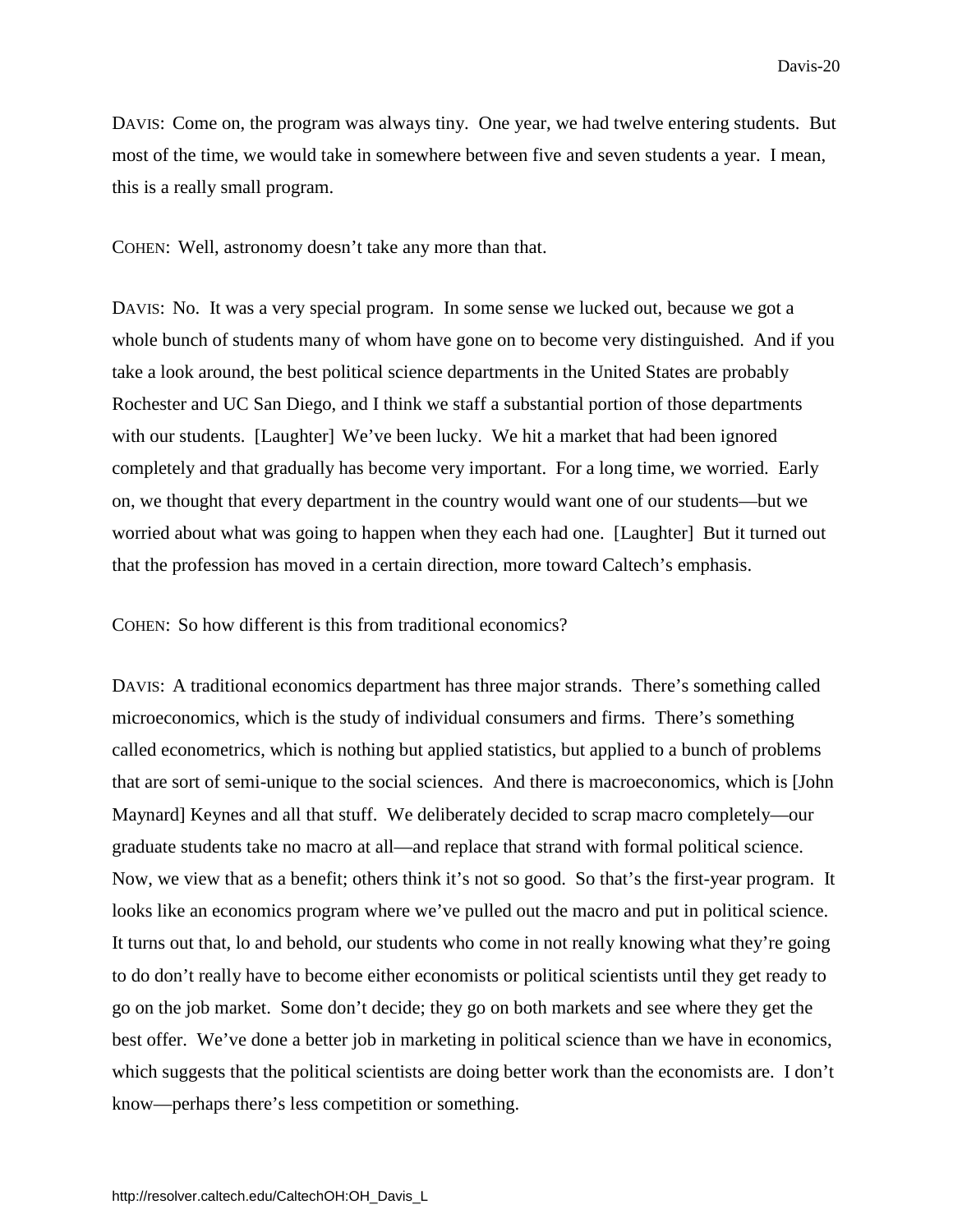COHEN: Right. When did Roger Noll [Institute Professor of Social Sciences, 1982-84] come into the program?

DAVIS: Roger Noll had been here early on.

COHEN: Oh, he was an undergraduate.

DAVIS: He was an undergraduate. He graduated in '62 and went off to Harvard. He came here, I guess, in '65—before I got here—and then went on leave. So he was not here for the first year or two. Then he came back, was here for a while, and then disappeared again—to Brookings [1970-73]. Then he came back and finally wandered off to Stanford [1984]. So he was an integral part of the program off and on. Roger in some sense, I suppose, represented the real policy-oriented wing of the program. He was always interested in policy, and by the midseventies he was very much an integral part of what we were doing, because policy was one of the things that we thought we were going to be heavy on. When he left, we never really replaced that.

COHEN: So you really have nobody doing policy now?

DAVIS: Not anything that you'd call policy. But the fact is, there's nobody like Roger around, which is too bad. Of course, on the other hand, there are very few Rogers anyplace. [Laughter]

COHEN: Now, is Ted [Thayer] Scudder [professor of anthropology, emeritus] not part of your program?

DAVIS: Well, the answer is that in principle Ted could have been part of the program if he had wanted to be. We actually once had a student who came into the program wanting to major in anthropology, but he decided to leave at the end of the first year. But Ted's always been a member of the social sciences voting faculty, and there's nothing in the program that said he couldn't have had a student, had he really wanted one. But Ted has not been very anxious to take students on. He seems to feel that what he does he does well, and, in fact, he does it superbly.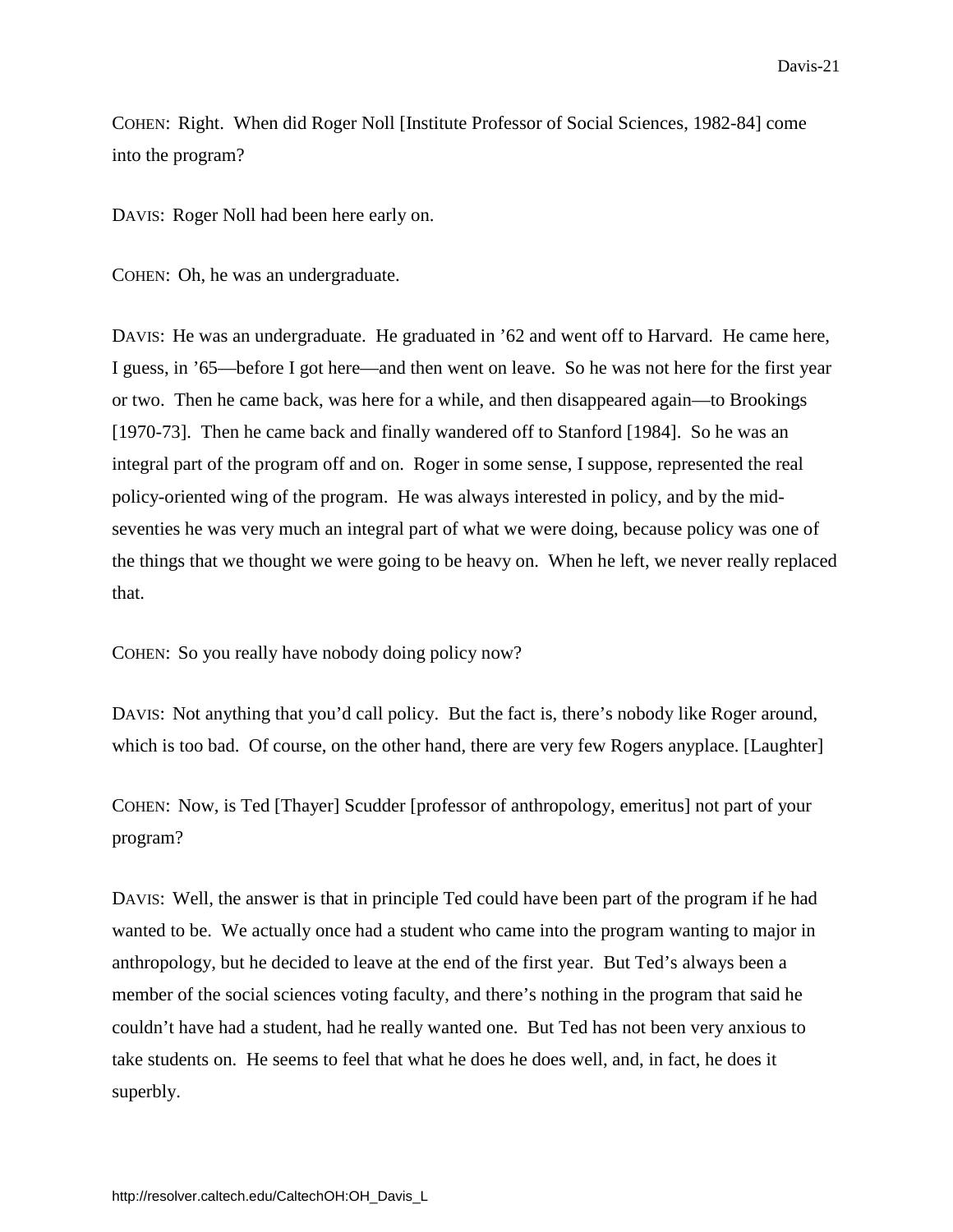COHEN: Well, he probably wants to come and go as he wishes.

DAVIS: Yes. But there's no reason why we shouldn't have had an anthropologist in the program. It would have been a nice addition.

COHEN: And you've never had a sociologist.

DAVIS: That's probably by choice.

COHEN: Is that right?

DAVIS: Well, the fact is that in sociology they've got good demographers, but the rest of sociology is a pretty wishy-washy field.

COHEN: It's not quantitative enough for Caltech?

DAVIS: Well, I'm not sure if "quantitative" is the right word. I think it's partly quantitative, but it's partly a matter of employing formal models to help explain things, and sociologists tend not to have models that you can specify in any reasonable way. I mean, demographers are super we actually offered a couple of demographers jobs. On the other hand, we've never really gone out desperately searching for them, on the grounds that demography sort of lies outside the mainstream of economics. At one point, we offered a job to Dick [Richard A.] Easterlin from Penn, who was a super demographer. If he had come, I suspect that you would have found more demography in the program. [Laughter]

COHEN: But that's true of all Caltech: The people who come develop the program. That's the kind of place Caltech is.

DAVIS: Right.

COHEN: Have you had a psychologist?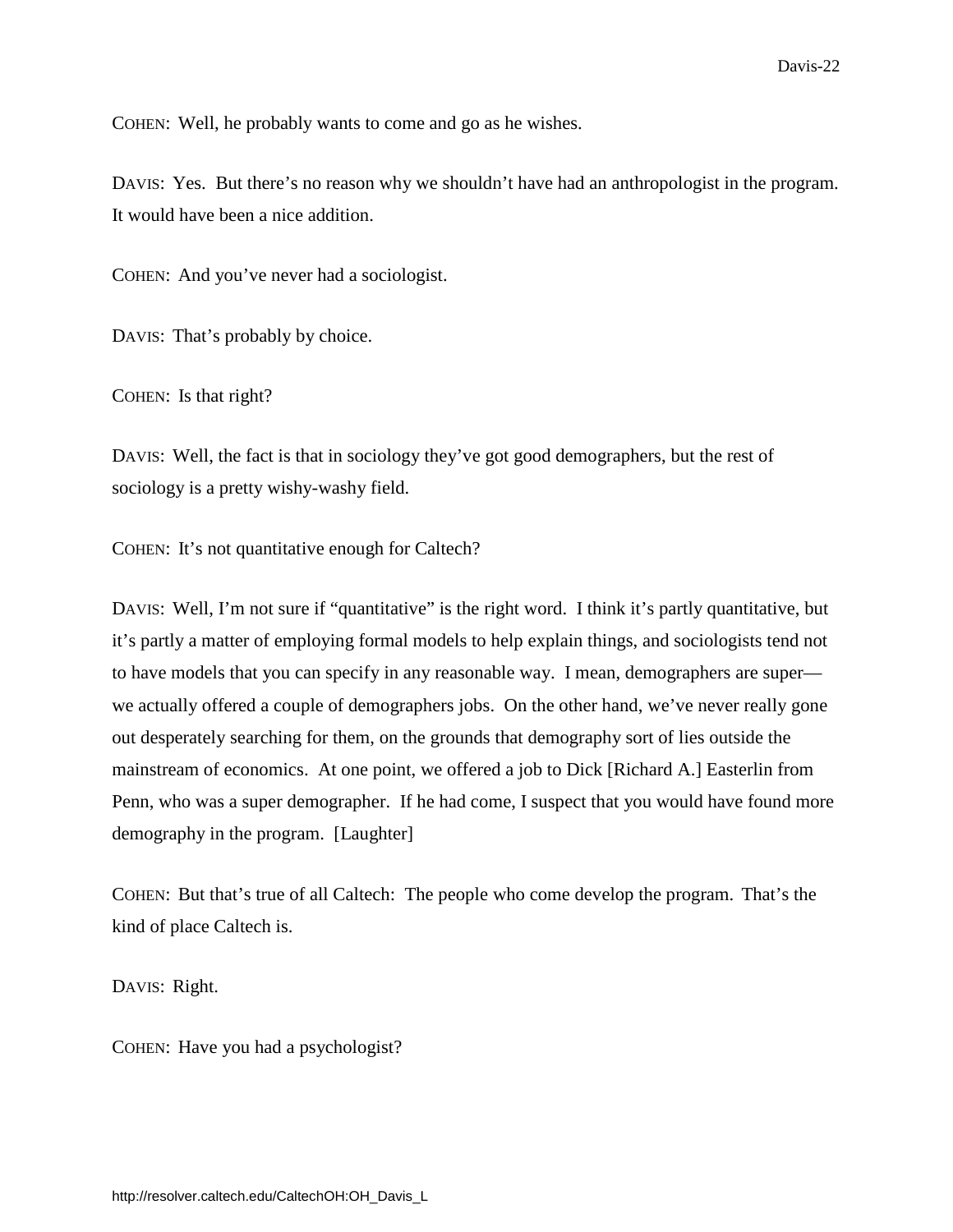DAVIS: Until recently, we have had psychologists on the faculty. I don't remember who the psychologists are at the moment, but most of them have come out of the humanities, not the social sciences side. Right now, we have both Dave Grether, who has moved over very dramatically into the area on the interface between biology, psychology, and economics, and Colin Camerer [Kirby Professor of Behavioral Finance and Economics], who does the business end of psychology. And they're both out trying to recruit authentic psychologists who will help fill in the gaps. One of the hot questions right now concerns the stuff Grether is doing. For years and years and years, economists always said, "All right, we've got a set of tastes out there, and we're going to focus on those tastes." So you ask: Where do the tastes come from? And the answer is, "Ask the psychologists."

COHEN: Do you mean, "What do people want?"

DAVIS: Yes, or how bad do they want it. What Dave is trying to do is to try and look into that interface. It's one of the areas, I think, that's going to be really hot in the next decade. It's good stuff. Right now it would be nice to have a real psychologist who is research-oriented.

COHEN: I'm covering all these threads, but I'm going to get to your work in a little while. How about the philosophy of science? Does that come into your program at all?

DAVIS: It doesn't, although I think I can honestly say that the history of science aside, the one really strong group on the humanities division side is the philosophers. And they have decided, quite reasonably, to concentrate on the philosophy of science and the philosophy of social science. We have Jim [James F.] Woodward [Koepfli Professor of the Humanities, emeritus] and John Ledyard jointly teaching a course.

COHEN: There's a lot of that cross-teaching. That's one of the strengths of Caltech. It's small, and people do these things together.

DAVIS: Yes, and that group is very good. Jim Woodward has been particularly responsible for putting together a group. Given the fact that there are never going to be more than five or six philosophers around, he said, "Why don't we do something that's (a) relevant to Caltech and (b)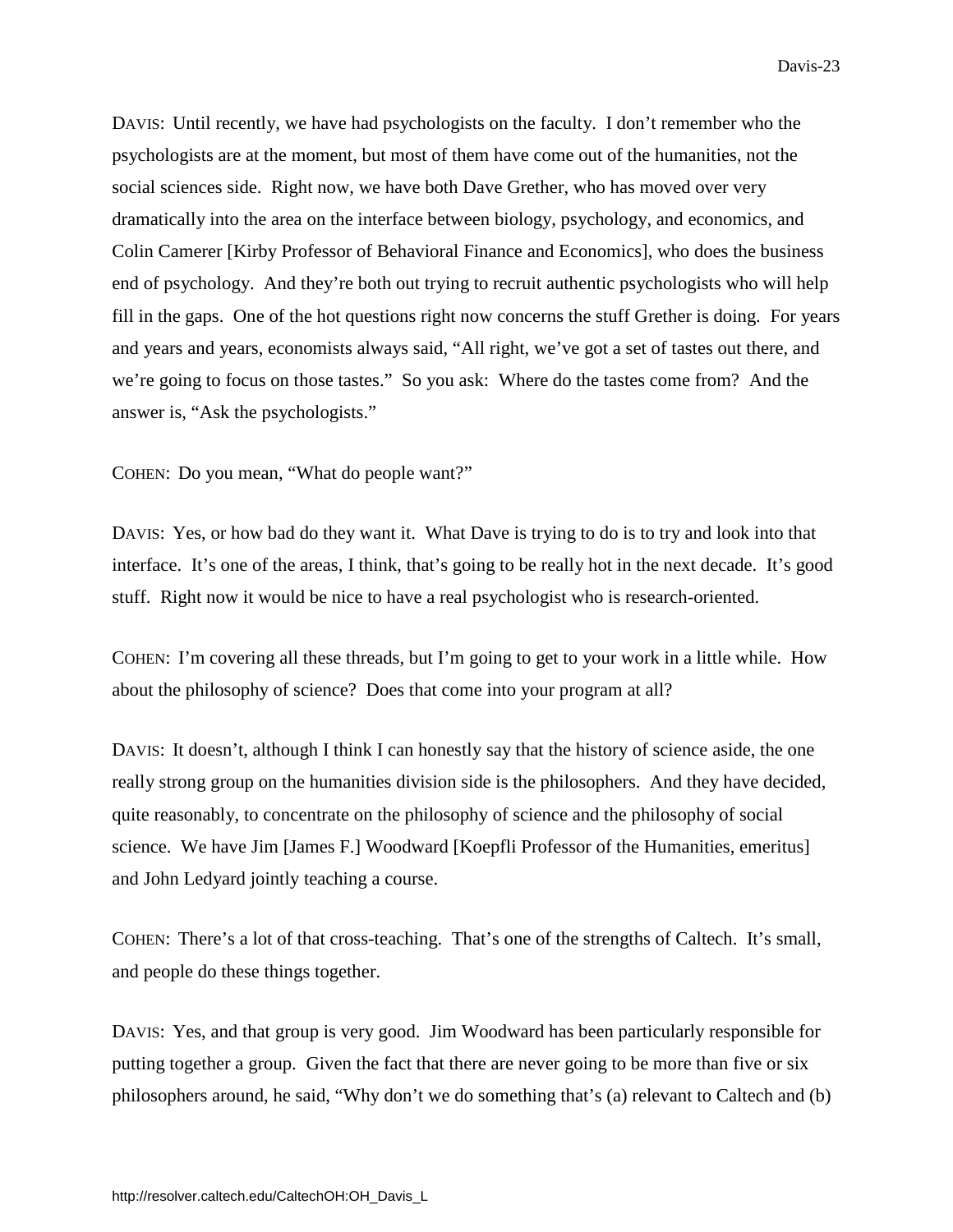will teach beginning philosophy and all that stuff? At the same time, why don't we get people whose research interests overlap?" And that's really what he's set out to do.

COHEN: Well, that's using the strength of a unique place, it sounds like.

DAVIS: He's done a very, very good job.

COHEN: So there's sort of a melding of all of that coming in.

DAVIS: Right, but nobody has a joint appointment in philosophy and social science. I'm not saying they shouldn't—only that at the moment nobody does. We have people who have joint appointments in history and social science.

COHEN: Who would that be?

DAVIS: Phil [Philip T.] Hoffman and [Joseph] Morgan Kousser. They have appointments on both sides of the division. As a matter of fact, Phil is the executive officer for humanities. He's really an economic historian.

COHEN: And then, of course, you've got this whole game-theory stuff coming in.

DAVIS: Well, that subject has taken over economics almost completely. Whether it's going to keep doing it, who knows.

COHEN: That's your foremost strength now, this game-theory stuff?

DAVIS: I think it's an important part of the program, and we have some very good game theorists. Dick [Richard] McKelvey [Wasserman Professor of Political Science, d. 2002], for example, is a real star.

COHEN: And a member of the academy.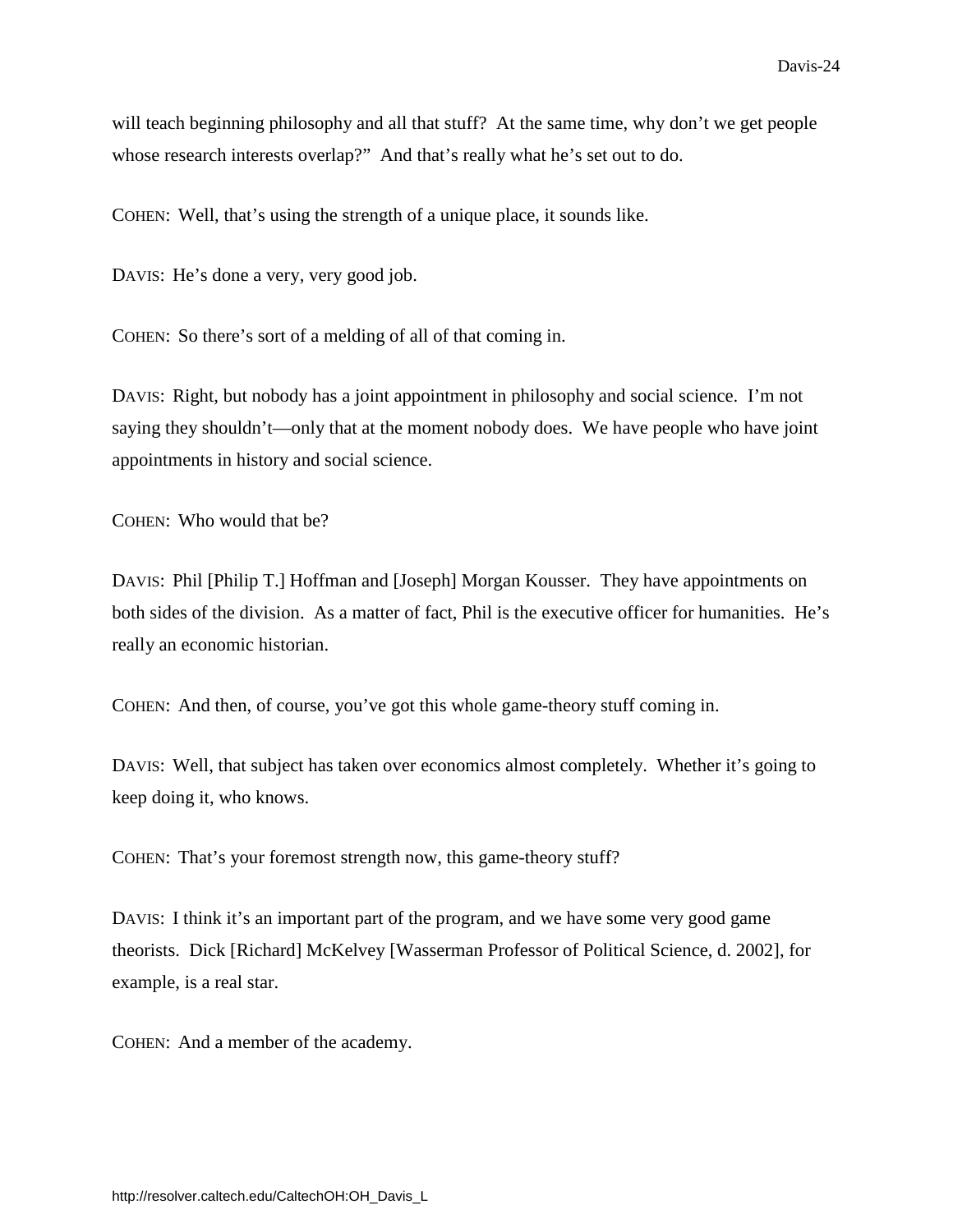<span id="page-28-0"></span>DAVIS: Our only member of the academy, I might add. But he does really super stuff. And I think game theory is important. It's not clear to me that it's the wave of the future; on the other hand, I'm an old fuddy-duddy. Our students now have a required fourth sequence in game theory. That's now part of the first-year program. It used to be that we had three courses plus a policy sequence, and now we have three courses plus a game-theory sequence.

COHEN: I see. And you've seen this go on at other places, too?

DAVIS: Yes. Since the mid-eighties, it's been the dominant paradigm in economics. I think it has not been the dominant paradigm in political science, but I think it's had an impact. It's not clear it's going to continue to be the dominant paradigm in economics. I think that if you look right now at what's going on, there's been a shift back from theory to more applied stuff. We had a decade of building fancier and fancier theories, and now people are out there sitting around figuring out what, if anything, they can do with them. If I had to guess where the field was going to be ten years from now, I'd say that it's going to be more applied than it is now. On the other hand, it's going to have a very strong theoretical base. Whether or not it's going to be dominated by theory, I'm not so clear.

COHEN: OK. Now I'd like to talk about your work.

DAVIS: OK, what do you want to know about it?

COHEN: You said you were at Nuffield College, where you saw this wonderful interaction with all those people. But you weren't just sitting there drinking tea. What were you doing? Was that your Guggenheim that year?

DAVIS: Yes.

COHEN: That would have been in '64?

DAVIS: That was '64-'65. What I've been really interested in is long-term growth. And particularly I'm interested in institutions, where institutions are defined as the set of rules that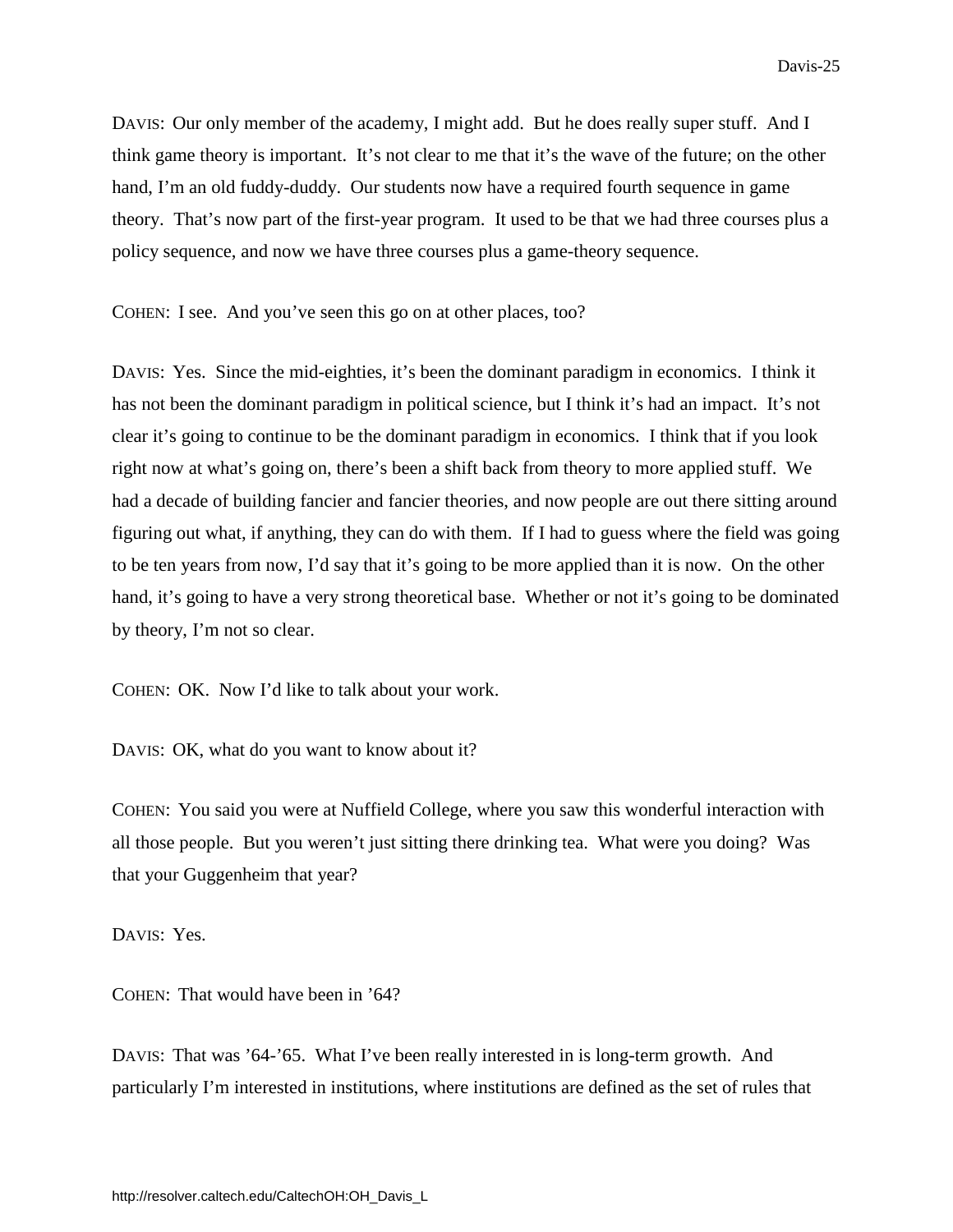govern how agents can act, cooperate, or compete. Most of my work over the years has been done in financial-type institutions.

COHEN: When you say financial institutions, do you mean banks?

DAVIS: Banks, insurance companies, stock markets, you name it. That hasn't been all I've done, but that has always been the major background of what I've done. That goes back to the first book, on the Savings Bank of Baltimore, way back to when I was a graduate student.<sup>[1](#page-29-0)</sup> [**Tape ends**]

### **Begin Tape 1, Side 2**

DAVIS: My own work was fundamentally on what causes these arrangements to change over time. It's sometimes law. Sometimes people's tastes change, or various other things change. Most of my work was on finance. The stuff I was doing in England was on the evolution of British financial markets. The British had such markets before we did. I've done stuff on imperialism and recently on whaling. None of these has much to do with finance, except they still are the same kind of thing: political-economics interface, long-running institutions, and such.

COHEN: So you spent the whole year in England?

DAVIS: Yes.

COHEN: Did you publish a book at that time? Did any book or anything come out of this work?

DAVIS: A whole bunch of articles came out of it. There was not a book specifically out of that, although it's been a background for others, including the current book that's not quite finished. It draws very heavily on the stuff I did research on thirty years ago, in the sense that it's on the

<span id="page-29-0"></span> <sup>1</sup> Peter L. Payne & Lance E. Davis, *The Savings Bank of Baltimore, 1818-1866: A Historical and Analytical Study* (Johns Hopkins Univ. Stud. Hist. & Poly Sci, 1954).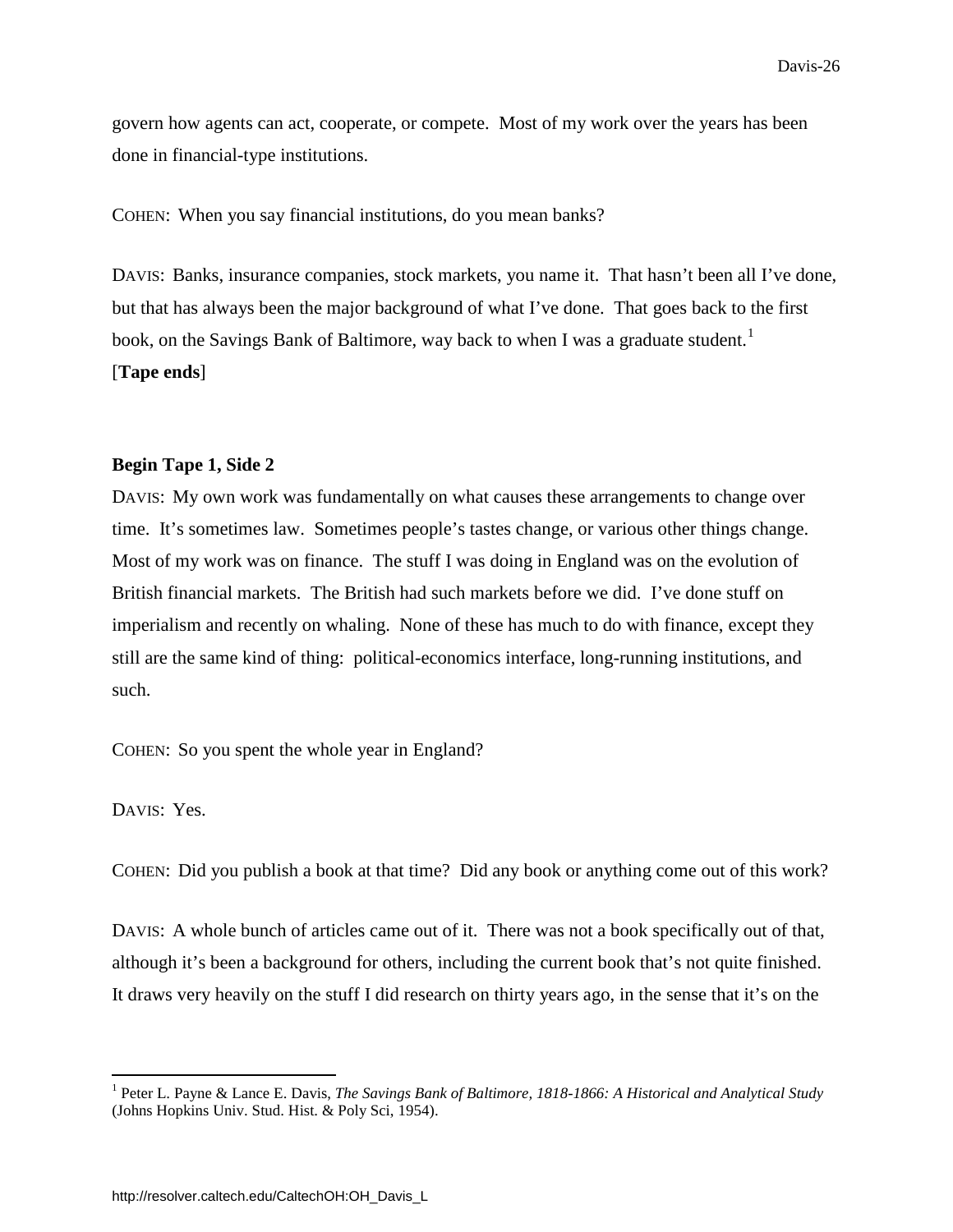impact of British capital on the evolution of markets in the United States, Argentina, Australia, and Canada.<sup>[2](#page-30-0)</sup> The British stuff comes largely out of what I did back then.

COHEN: Now, I was reading part of the article in *Engineering and Science* on a Seminar Day talk that you gave about colonials.

DAVIS: OK, yes. That's probably the imperialism project.

COHEN: Right. Then you subsequently went back to England for several summers after that?

DAVIS: I started that project and worked on it for more summers than you'd care to know. This was a project done jointly with Bob [Robert A.] Huttenback. It started, I think, in '72. We finally published the book in '87.<sup>[3](#page-30-1)</sup> In that period of time I think I spent from March to October in England, for ten or eleven of those years.

COHEN: So England is almost a second home for you.

DAVIS: I probably know London as well as I know any city in the United States, that's true. One of the great mistakes I made was not buying an apartment in London while I could. [Laughter]

COHEN: Well, hindsight's always very good. Can you talk a little more about the work you've been doing more recently?

DAVIS: OK. A year ago, we published a big study of American whaling.<sup>[4](#page-30-2)</sup>

COHEN: When you say "we," who are you talking about?

<span id="page-30-0"></span><sup>&</sup>lt;sup>2</sup> Lance E. Davis & Robert E. Gallman, *Evolving Financial Markets and International Capital Flows: Britain, the Americas, and Australia, 1865-1914 (Cambridge, U.K.: Cambridge University Press, 2001).* 

<span id="page-30-1"></span><sup>&</sup>lt;sup>3</sup> Lance E. Davis & Robert A. Huttenback, *Mammon and the Pursuit of Empire: The Political Economy of British Imperialism, 1860-1912* (Cambridge, U.K.: Cambridge University Press, 1987).

<span id="page-30-2"></span><sup>4</sup> Lance E. Davis, Robert E. Gallman, & Karin Gleiter, *In Pursuit of Leviathan: Technology, Institutions, Productivity, and Profits in American Whaling, 1816-1906* (Chicago: University of Chicago Press, 1997).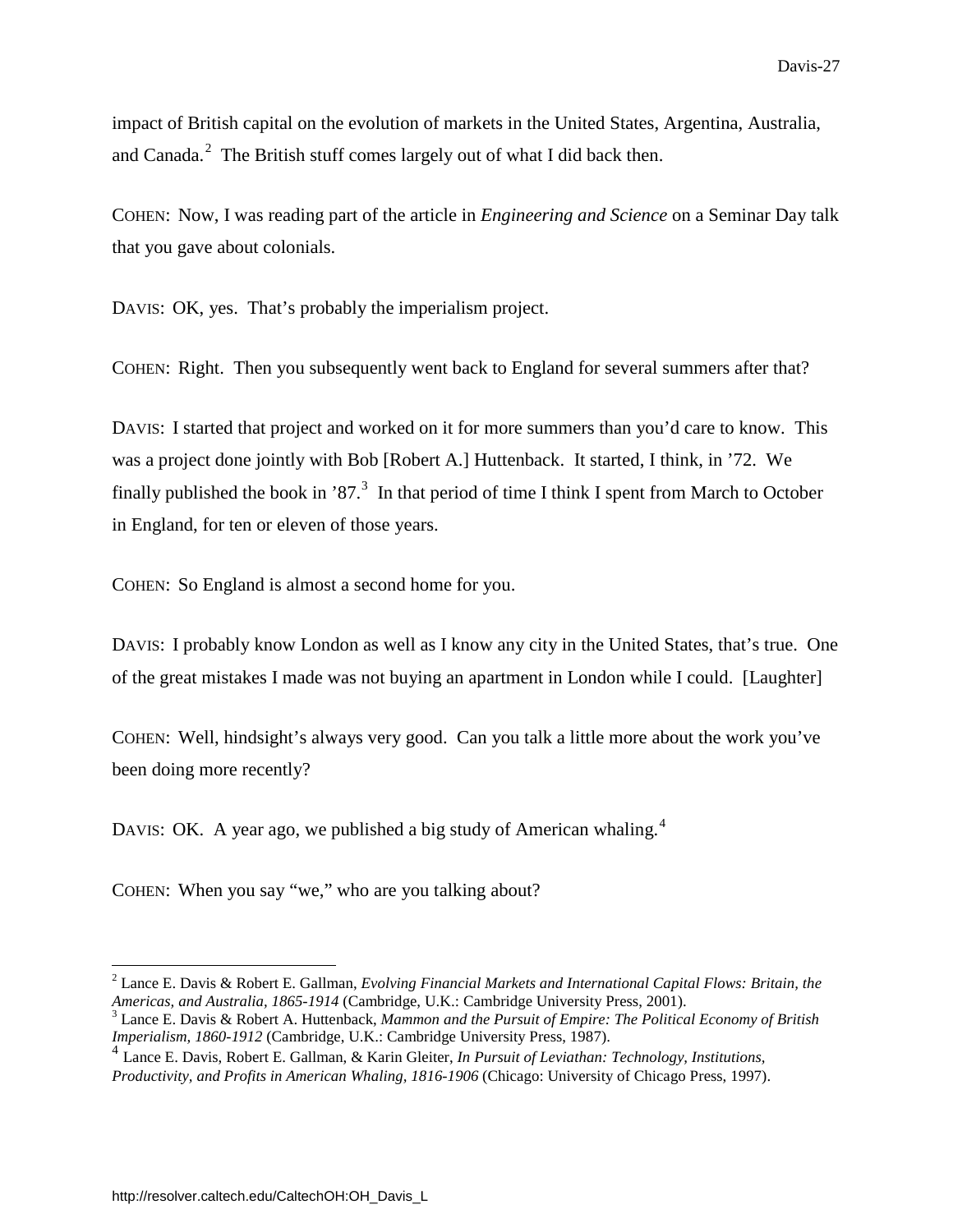DAVIS: I have a longtime coauthor named Bob [Robert E.] Gallman, who is a professor at the University of North Carolina and who, I hate to say, is currently dying of cancer, which is one of my problems at the moment. Besides being unbelievably upset about his condition, I am in the process of trying to finish up this book manuscript, which is about the impact of international capital movement on the domestic capital market in several countries. I'm trying desperately to get the damned thing done while he's still alive.

COHEN: What is the focus of the book?

DAVIS: We're really interested in the evolution of economic institutions, so we're looking at the role of British merchant banks. For example, it may be difficult to think of J. P. Morgan as being the ne'er-do-well son of Junius Morgan, but that's what he was, all right? What happens is that the British, in the middle of the nineteenth century, are looking around to invest throughout the world—far more than anybody else. And one of the things they are interested in is American railroads. But they really don't trust Americans very much, for good reason. So the British merchant banks all originally established a branch, with a junior partner in the United States, to sort of watch and see what is going on and see who is good and try and oversee whatever investments they make. And J. P. Morgan gets in trouble in England and is shipped by his dad out of the country to the United States.

COHEN: Oh, I didn't know that.

DAVIS: And of course he becomes the most famous American financier of all time. [Laughter] There are a whole series of these firms. Of the four countries we're looking at, it happened in no other country. What happens, of course, is you get these sort of first-generation Anglo-American banks. Then you get second-generation, purely American, investment banks that kind of nibble around the edge of railway finance. Gradually, when you move from railroad finance to the finance of commerce and industry, it's the new guys who come in—except for J. P. Morgan, who gets into everything. So in some sense the British decision not to trust the Americans sets off a train of institutional innovation that results in our current set of investment banks, and you don't find that in either Australia, Canada, or Argentina. Canada and Australia are parts of the British Empire, although only loosely, but at least Britain had some kind of alleged control over what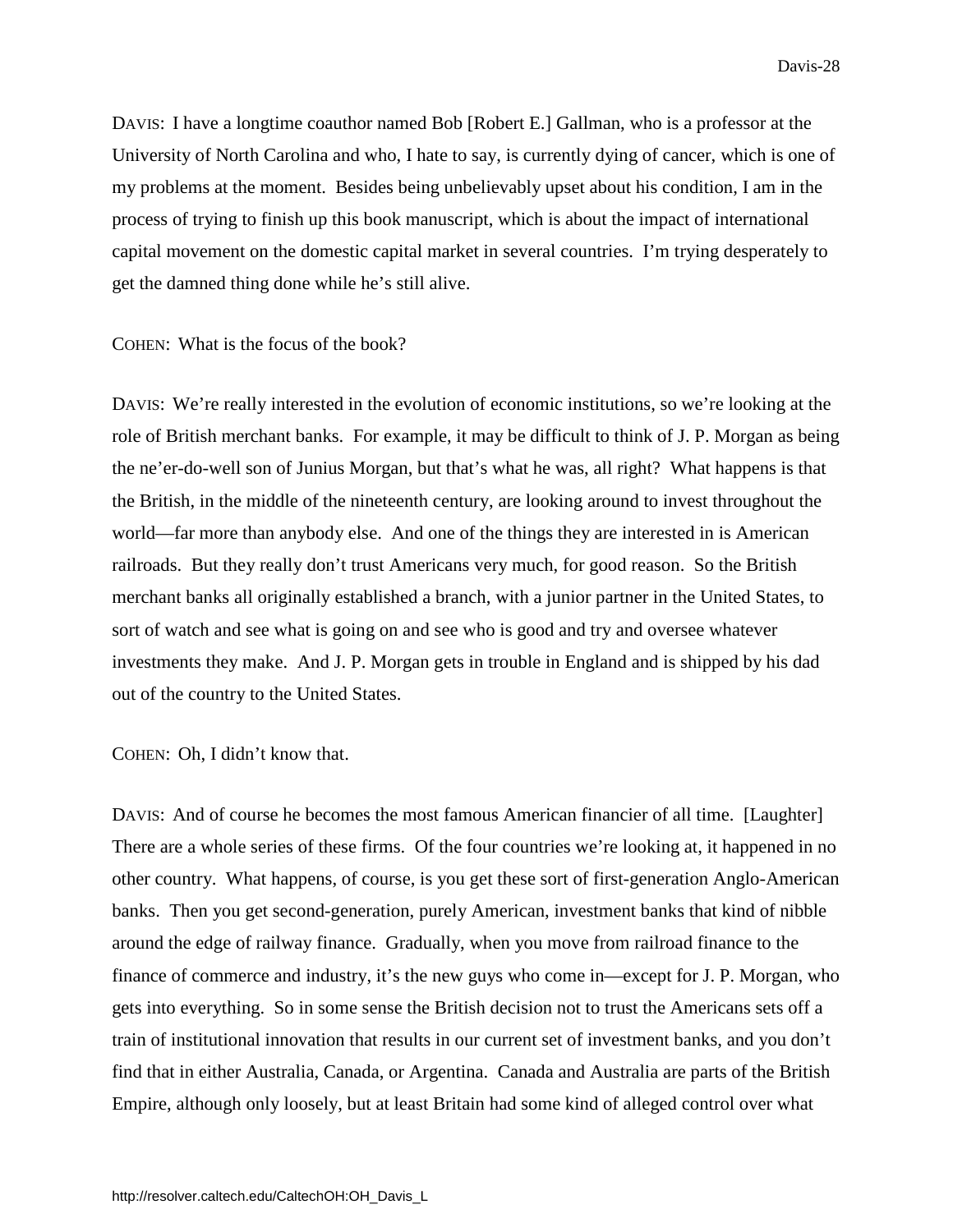those countries were doing, although the British haven't seemed to exercise much of it. So you had a different pattern in those countries. The British don't trust the Argentinians at all. They sort of vaguely trusted the Americans. So in the case of Argentina, they'd just go in and directly invest; they'd buy the companies themselves and run them. The result is you'd get very little capital market investment in Argentina.

COHEN: So all the money comes back to—

DAVIS: The money probably comes back to Britain. And the United States, too, but the trouble is that in the U.S. what you did was produce a set of institutions that were ultimately domestic and therefore capable of organizing domestic finance, so you didn't need the Brits anymore. On the other hand, in the case of Argentina, they were so dependent on British finance that when World War I comes along, the economy just dies.

COHEN: So this is really quite interesting to look at.

DAVIS: Oh, I enjoy it. It's what I do for a living.

COHEN: I have here on this piece of paper the names of a half-dozen books you've written.

DAVIS: I think that's probably right. Who knows?

COHEN: OK. We had one book here on our shelf about institutional change.

DAVIS: That is *American Economic History: The Development of a National Economy* [by Lance E. Davis, Jonathan R. T. Hughes, and Duncan M. McDougall]. This was the first textbook in economic history that was written by economists where economic theory was explicitly brought in to develop the story of the development of the United States.

COHEN: I see. This was in 1969?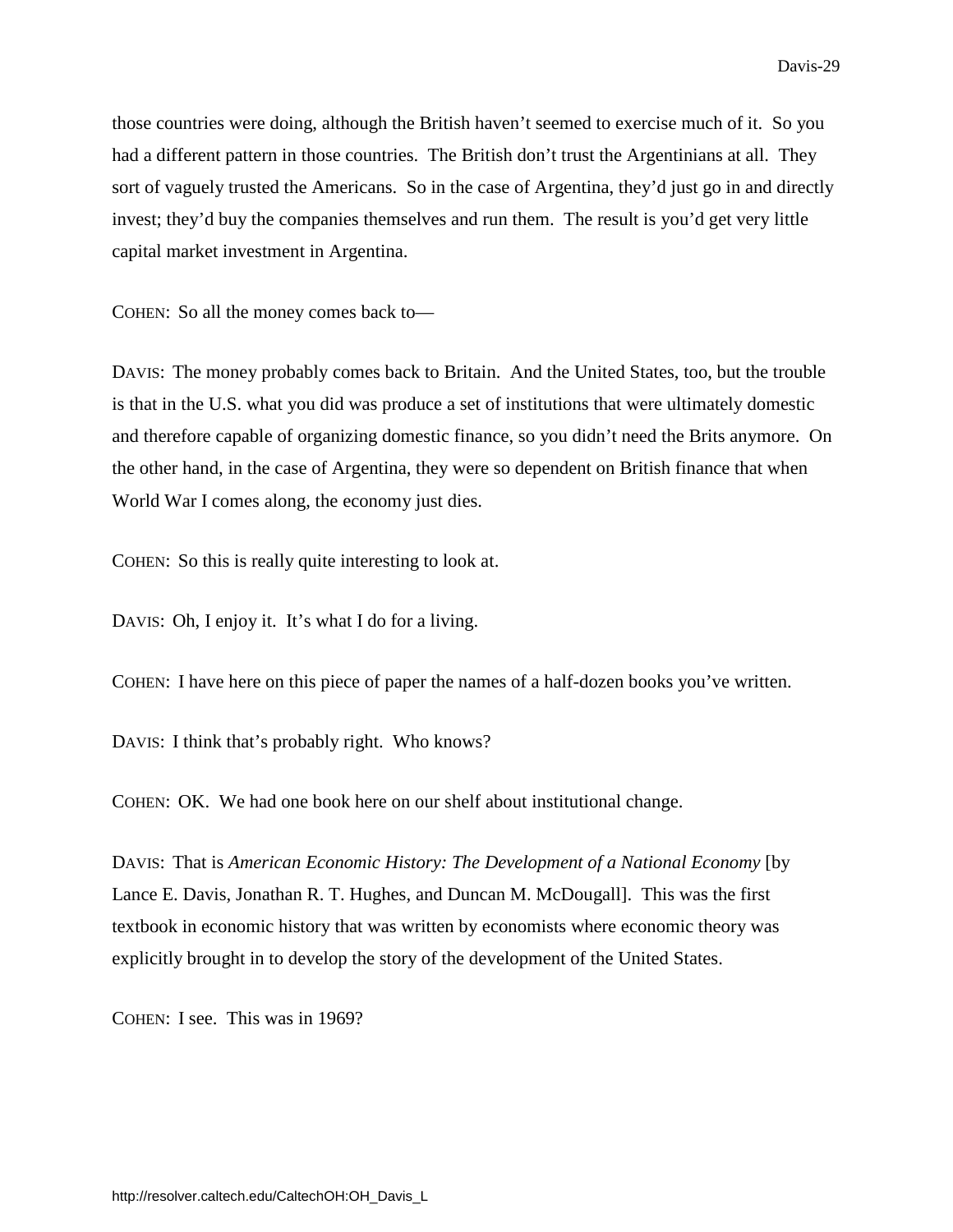DAVIS: The original one was actually done in '61, with a second edition in '65 and a third edition in '68, I think. It actually went through three editions. I'm not sure it sold any copies, but—

COHEN: Is that something you would have used here for a course?

DAVIS: Yes, except that I don't like to use textbooks very much.

COHEN: And then *In Pursuit of Leviathan: Technology, Institutions, Productivity, and Profits in American Whaling.*

DAVIS: That's the last book I finished. And the current one—the one I've just been talking about—is the one that's not quite finished yet.

COHEN: I see. Now, the one I've been looking at, which is the only one on our shelf here—I mean, all of these are in Millikan [Library], but we had one right here [in the Archives]—was the one you did with Doug [Douglass C. North].<sup>[5](#page-33-0)</sup> So was that something you were still working on when you were at Purdue?

DAVIS: That one I started on when I was at Purdue. Doug and I have sort of a love-hate relationship, so there was lots of yelling and screaming. It was started at Purdue, but it was finished here. What's the date on it?

COHEN: I have '71.

DAVIS: Yes.

COHEN: What did he win the Nobel Prize for?

DAVIS: The work on institutional change.

<span id="page-33-0"></span> <sup>5</sup> Lance E. Davis & Douglass C. North, *Institutional Change and American Economic Growth* (Cambridge, U.K.: Cambridge University Press, 1971).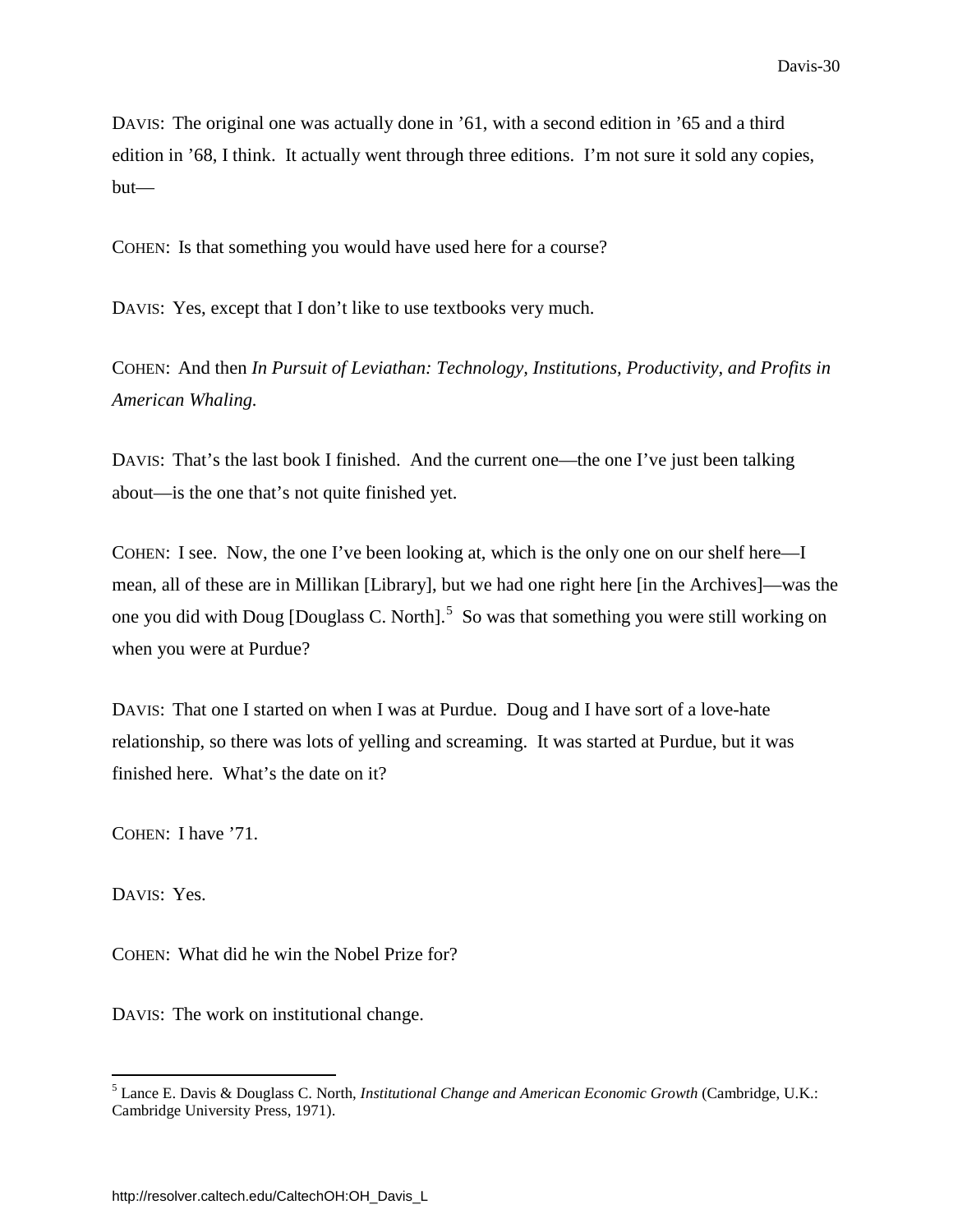COHEN: Oh, I see. So you had some little—or big—part in that, I'm sure.

DAVIS: Well, who knows. The thing about Dougie is that he has been the most innovative economic historian that I've ever met. The thing is, he sort of sets the agenda for the profession, in the sense that he gets an idea, produces it, and then people sit around trying to disprove or prove it. And time after time after time, it turns out to be a very exciting issue. So he's the Nobel Prize winner, I'm not. [Laughter]

COHEN: In some sense, he really breaks the ground for new fields—that's what you're saying?

DAVIS: Given the profession, there isn't a single major topic, except maybe slavery, in which he wasn't the one who broke it to start with. He's an absolute genius.

COHEN: But you did work very well with him, and you put out a book together?

DAVIS: Oh, yes. We still work together.

COHEN: It says "Davis and North."

DAVIS: There are some articles in there too, by Davis and North.

COHEN: OK, let's see. Then the '76 one is an early one—now that I'm looking at my dates rather than the order in which it's written here—which is *The Savings Bank of Baltimore, 1818- 1866: A Historical and Analytical Study.*

DAVIS: Believe it or not, I did that one before I got a PhD.

COHEN: So was that part of your thesis or something?

DAVIS: It was a chapter in my thesis.

COHEN: But it was interesting enough to be published.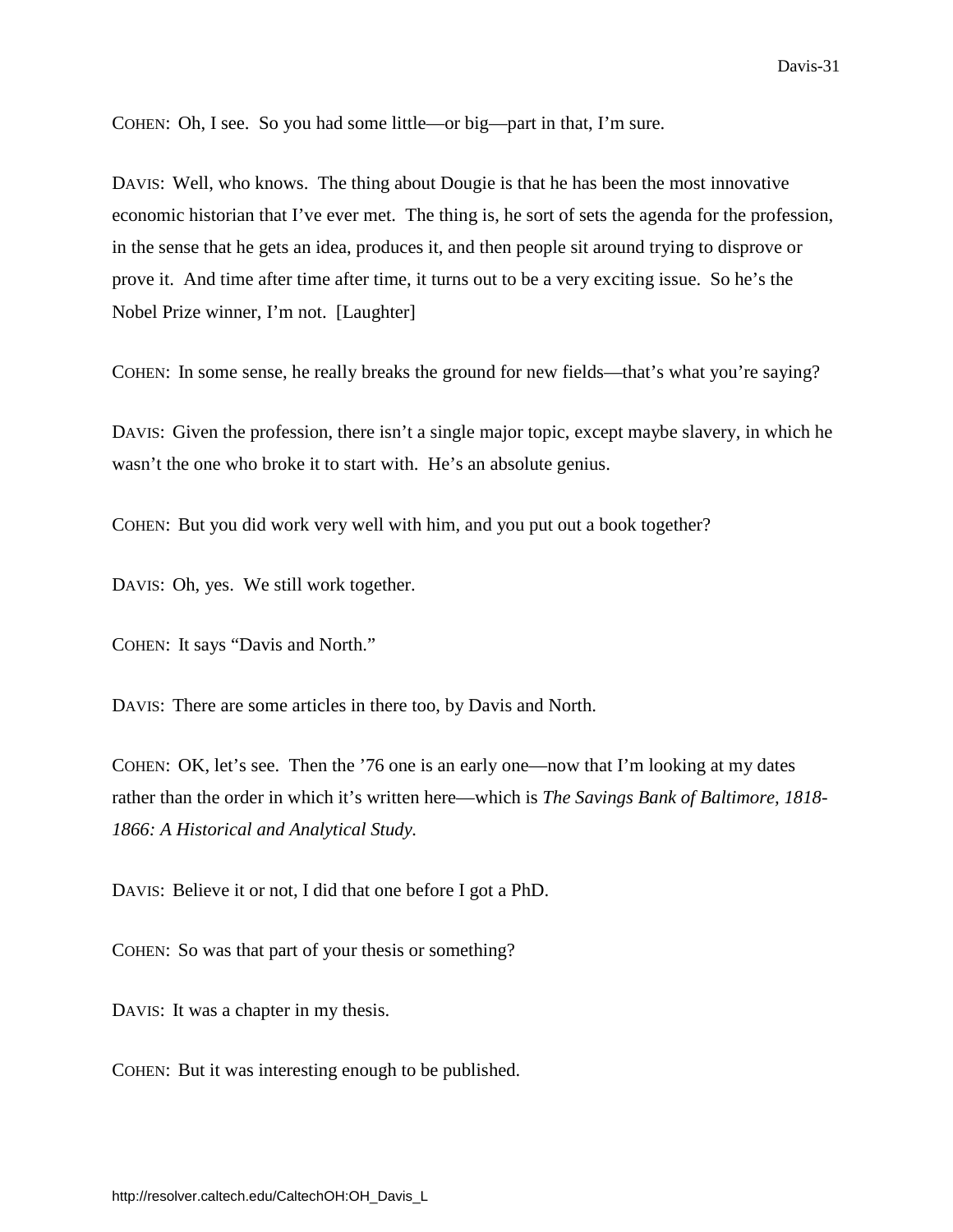DAVIS: It was a very nice thing. There was a guy, Peter Payne, who was the coauthor on the book. I was a young first-year graduate student at Johns Hopkins, in a seminar run by G. Heberton Evans, who was the chairman of the department and also an economic historian. And he said, "Well, Lance, you can't be an economic historian unless you go work in the archive." And I said, "What's an archive?" And he said, "Peter is here." Peter was visiting that year from England. Evans said, "Look, why don't I get signed up and you and Peter can go down and look at some archives?" So we went down and looked at the archives of one of the biggest department stores, some firm that produced Bromo Seltzer, and the Savings Bank of Baltimore.

COHEN: They had an archive?

DAVIS: They had an archive that nobody had ever looked at before. It had lots of stuff in it really exciting—about how a savings bank gets started, way early on, in 1818.

COHEN: So you did that work together. I haven't looked at it. Is it a long book?

DAVIS: No, just a little book.

COHEN: Just a little book, OK. And then we've got *Mammon and the Pursuit of Empire: The Political Economy of British Imperialism, 1860-1912.*

DAVIS: That's the one on imperialism.

COHEN: That's the one I was reading about, the one I believe you gave a Seminar Day talk about.

DAVIS: That's the one that concludes with the assumption that in fact the people in the empire probably made out better than the people in England. [Laughter]

COHEN: Right. The people were footing the bill. But India must have been a different story. The economics may have been the same, but didn't England have a different feeling? I mean, they had India for 300 years.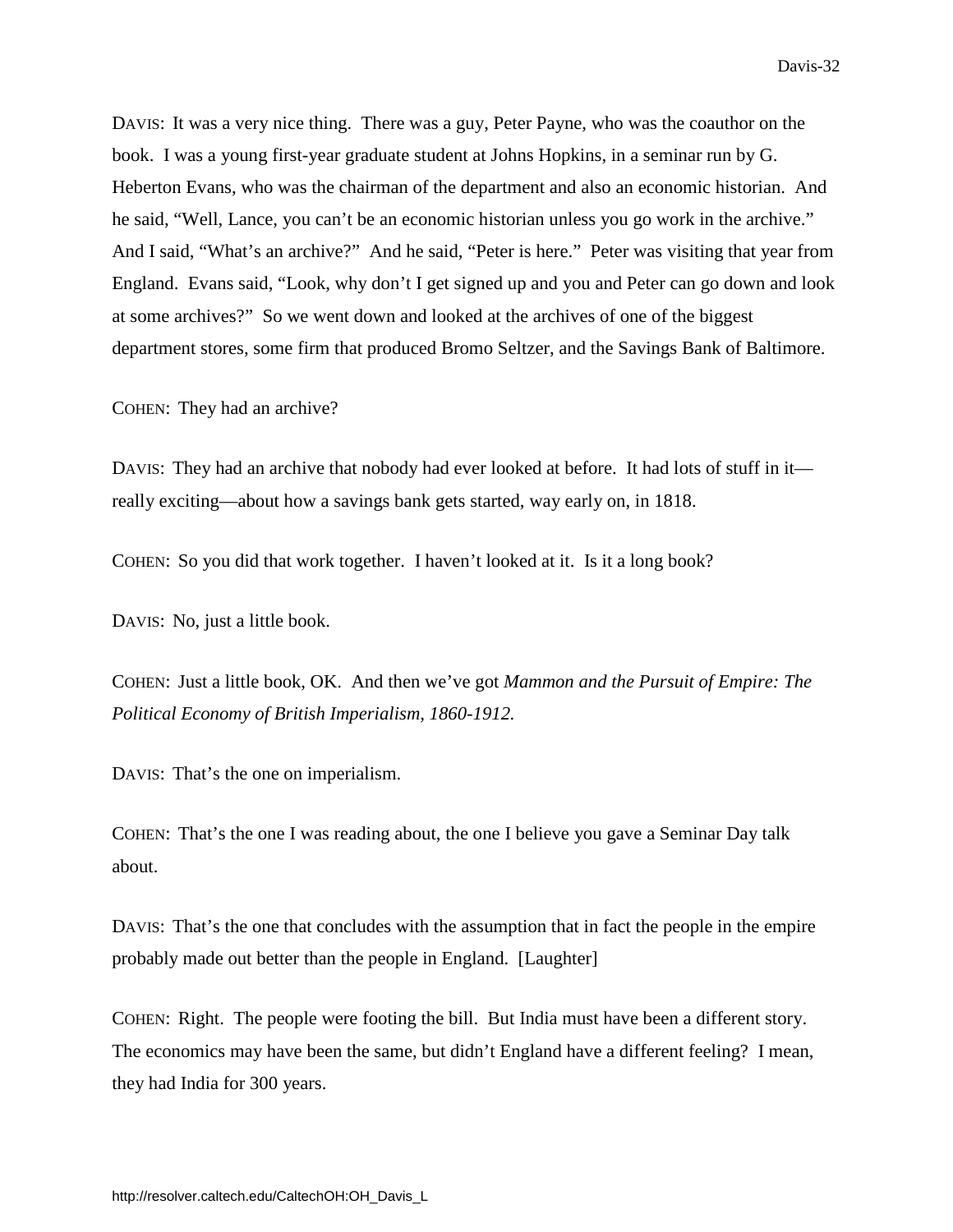<span id="page-36-0"></span>DAVIS: Yes. Maybe it's a consumption good, in the sense that it may have gotten satisfaction from running India. But the fact is, if you look at the numbers economically, the British were paying more out than they were getting back from it. So it's not an economically good investment. Maybe a perfectly good consumption good.

COHEN: From an economics standpoint, it wasn't good?

DAVIS: Well, no. I mean, you know, we buy ice cream because we like ice cream, and maybe they bought the empire because they liked empires. But it shouldn't be viewed, as it frequently has been, as an economic attempt to exploit someplace, because in that it was a dead loser.

COHEN: OK. Let's see what else I have here. We got the books. On the other page, I have the general statement that I almost always finish these interviews on.

DAVIS: And the statement is?

COHEN: "General observations about life in the division and at Caltech in general."

DAVIS: Caltech is the best place in the world to be an assistant professor, and it's probably the best place in the world to be a full professor.

COHEN: Are you skipping associate professor for a reason? Or is it just the best place to be?

DAVIS: The point is, I can understand why we lose people to Harvard occasionally if they're already full professors.

COHEN: Do you mean because they can branch out?

DAVIS: Well, maybe—if you are not a physical scientist—because of the prestige of being attached to Harvard. I mean, I can think of reasons why, if you've got Charles River fever, you might want to go to Harvard and become a full professor. I can think of no conceivable reason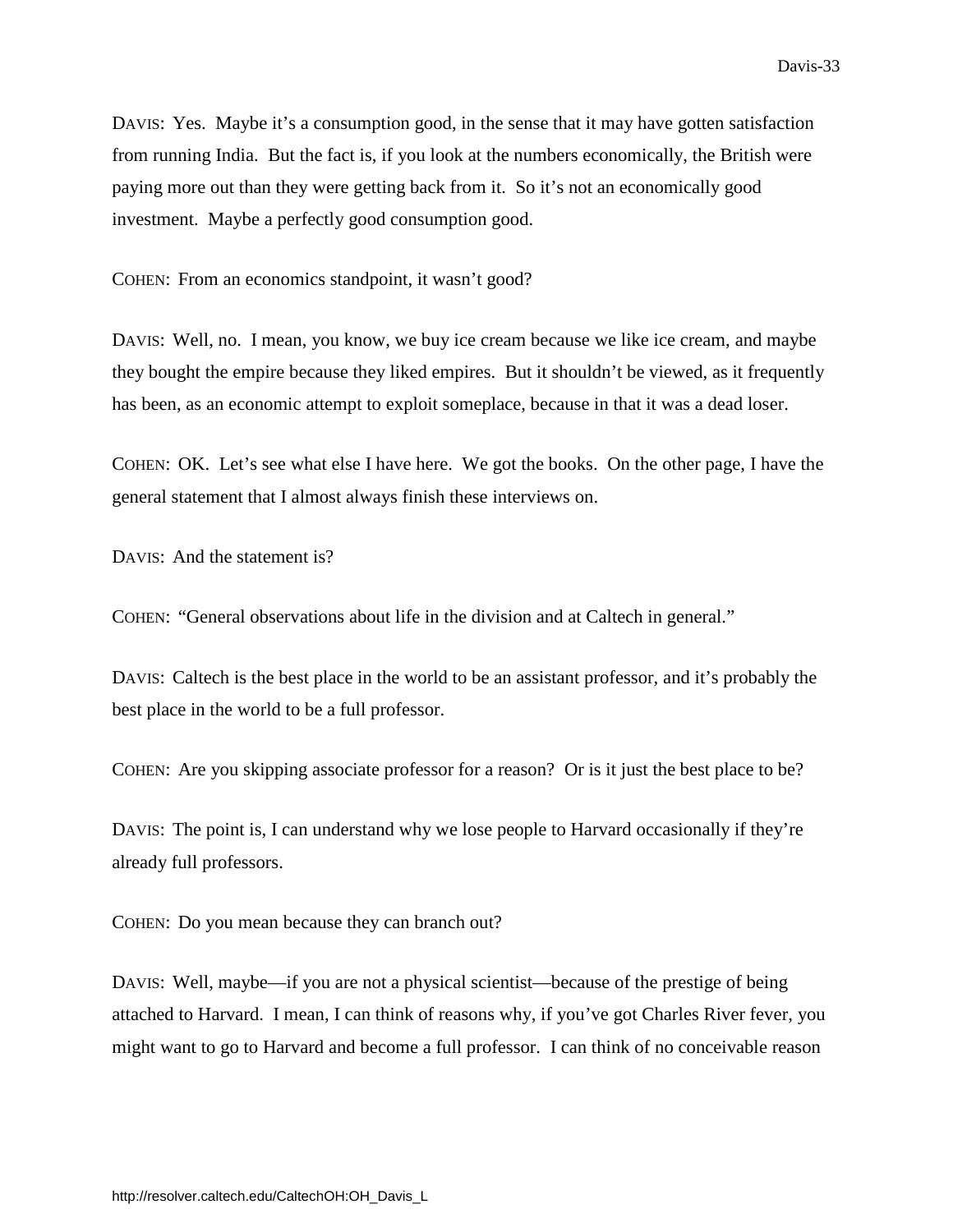why anybody in their right mind who was given the choice between being an assistant professor at Caltech or Harvard would choose Harvard.

COHEN: Right. There would be no choice on that at all. So you see this as just a wonderful place to be.

DAVIS: I'm sure happy I'm here. I can't think of a better place for me to be. I can yell and scream at my colleagues from time to time, and sometimes I can get angry that the administration isn't treating us the way we should be treated. But that would happen anywhere. Day in and day out, I don't think you can beat Caltech. Hopefully [David] Baltimore, as the president, will lead us—will lead somebody, not me—into the twenty-first century. [Laughter]

COHEN: Let's go back a little bit and talk about this. You came in during DuBridge's last years [Caltech president 1945-1969]. And he had an instinct about the right way to go, even though you felt he didn't know what it was.

DAVIS: Right.

COHEN: And Harold Brown, I think, made social sciences his thing.

DAVIS: Well, sort of. My own view of Harold was that his only real goal in life was to keep the place afloat until he became secretary of defense.

COHEN: So you think he was just marking time.

DAVIS: He helped us. There was no question about it. But I don't think that he had any real long-term vision for us or for Caltech in general.

COHEN: It was just someplace that he was while he was waiting. Well, he made that remark that seven years was a good time to be president. And that would have been when the next administration came along.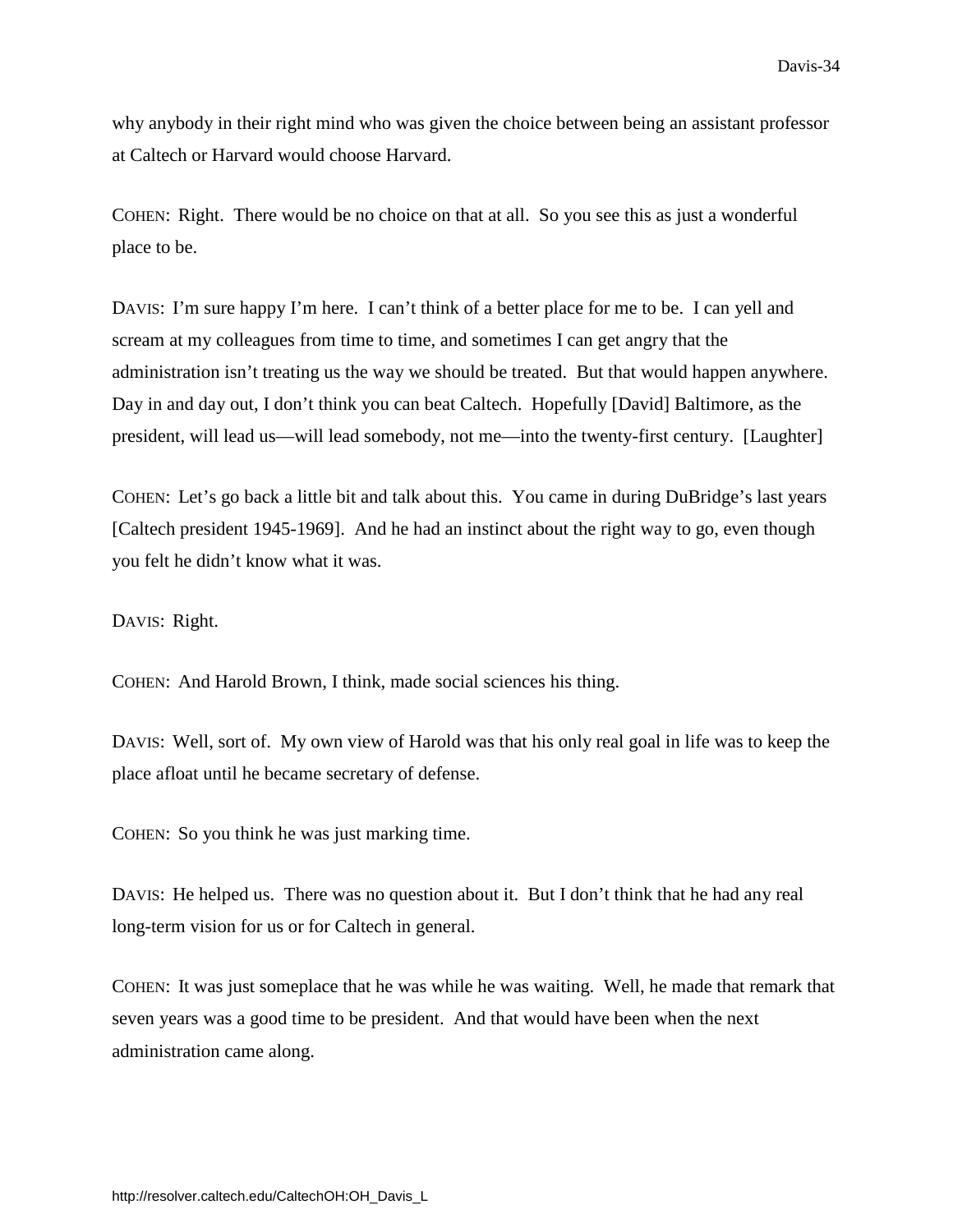DAVIS: And it would have been three years, if the [national] election had been four years earlier.

COHEN: I see. Then how did you find [Marvin L.] Goldberger [Caltech president 1978-1987]?

DAVIS: He was OK. It seems to me that—and now I'm really unclear, because these are not people I know that well—

COHEN: Well, I'm not asking you on a personal basis. I'm asking you in relation to the development of the program.

DAVIS: Goldberger was helpful to us. On the other hand, I don't think he was terribly helpful to the institute in general. When I came here, Caltech had the second largest endowment per capita if you divided by either students or faculty, and the last time I looked we were thirteenth or something.

COHEN: So the money wasn't raised properly. Now, you had the fiasco of the [Baxter] art gallery during that period. Do you have anything to say about that?

DAVIS: Well, I wasn't involved with the art gallery at all. But it was very clear that, although the program was done within tight limits, it was a good program.

COHEN: The art gallery program?

DAVIS: Well, I mean the art exhibits we had and all that stuff—not the idea of having a permanent gallery. Remember, we just had the regular exhibits that came through, and they were really fun and exciting.

COHEN: Oh, right. It gave a certain panache to the place. A lot of ladies were very happy.

DAVIS: Well, I think they should have been. Now, the question of whether or not Caltech should then dedicate a piece of space for a permanent art gallery is a question that's got to be answered at a level higher than I'd have anything to do with. I guess I felt personally that they should have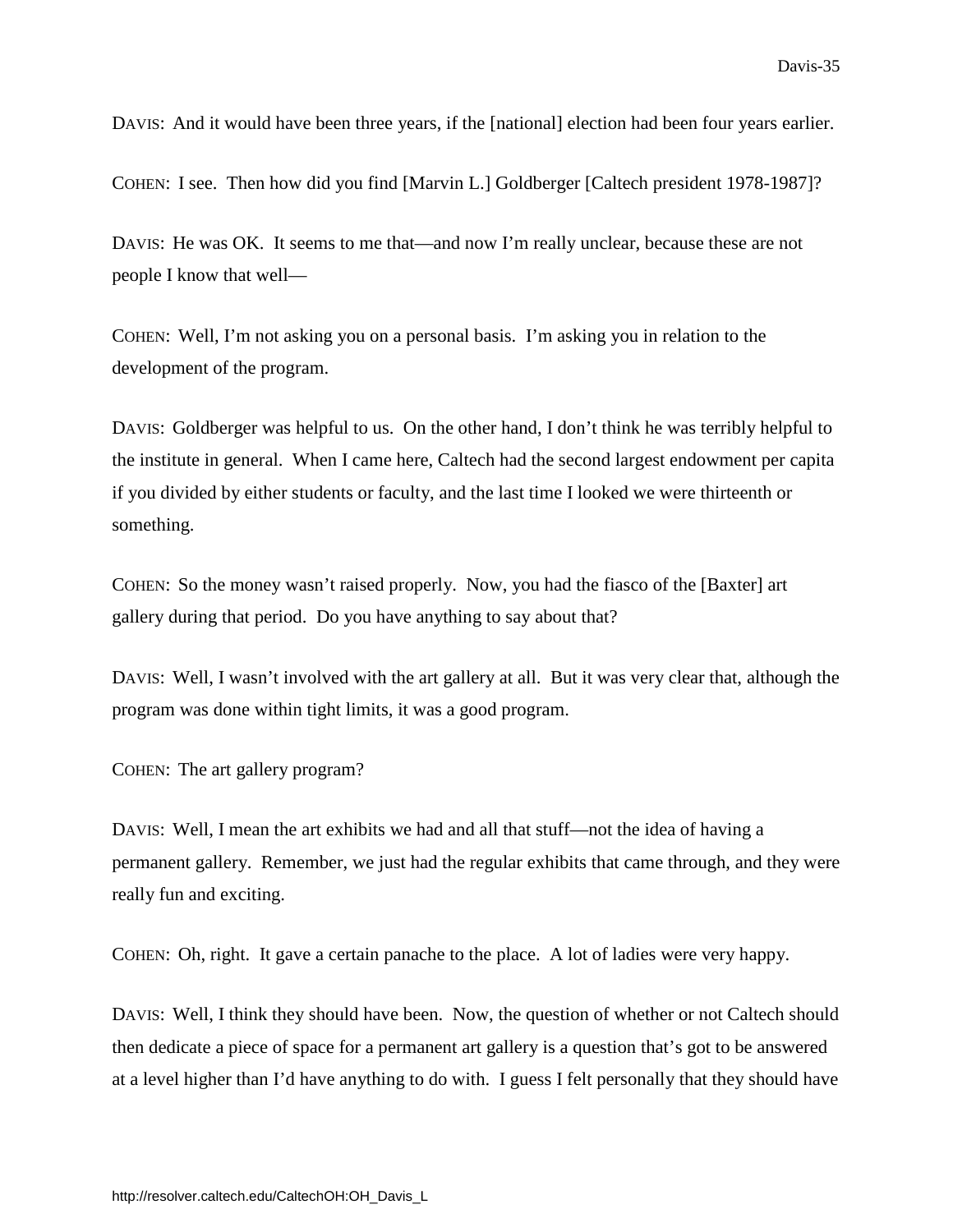kept the program kind of like it was—a series of traveling exhibits. But on the other hand, if they wanted to have an art gallery, I wasn't going to argue with them. It just seemed that to have a permanent art gallery without having a faculty that was involved in some way struck me as kind of strange. But why not?

COHEN: Because it is an educational institution?

DAVIS: Yes.

COHEN: Well, that's an interesting thing. I haven't heard that particular view.

DAVIS: What I'm sorry about is that it made a lot of ladies unhappy, when you did it the way you did. It seems to me that if you're going to go down this path, you should decide early on that you're going to do something and then do it—and don't go halfway down that road and stop.

COHEN: Or lead people to think that something is going to happen that's not going to happen.

DAVIS: That's what I mean.

COHEN: So you felt that it really didn't have a part in your building [Donald E. Baxter, M.D., Hall of the Humanities and Social Sciences]. Having it there was OK, but not as a permanent thing.

DAVIS: Yes, well, of course the trouble was that we, like everybody else, are unbelievably short of space. We just threw three faculty members out of their office so we could expand the social science lab, and we have three not overwhelmingly happy faculty members at the moment. [Laughter]

COHEN: But they have an office somewhere, I'm sure.

DAVIS: Oh, sure, but not as nice as the office that they had. They were in an office in the basement.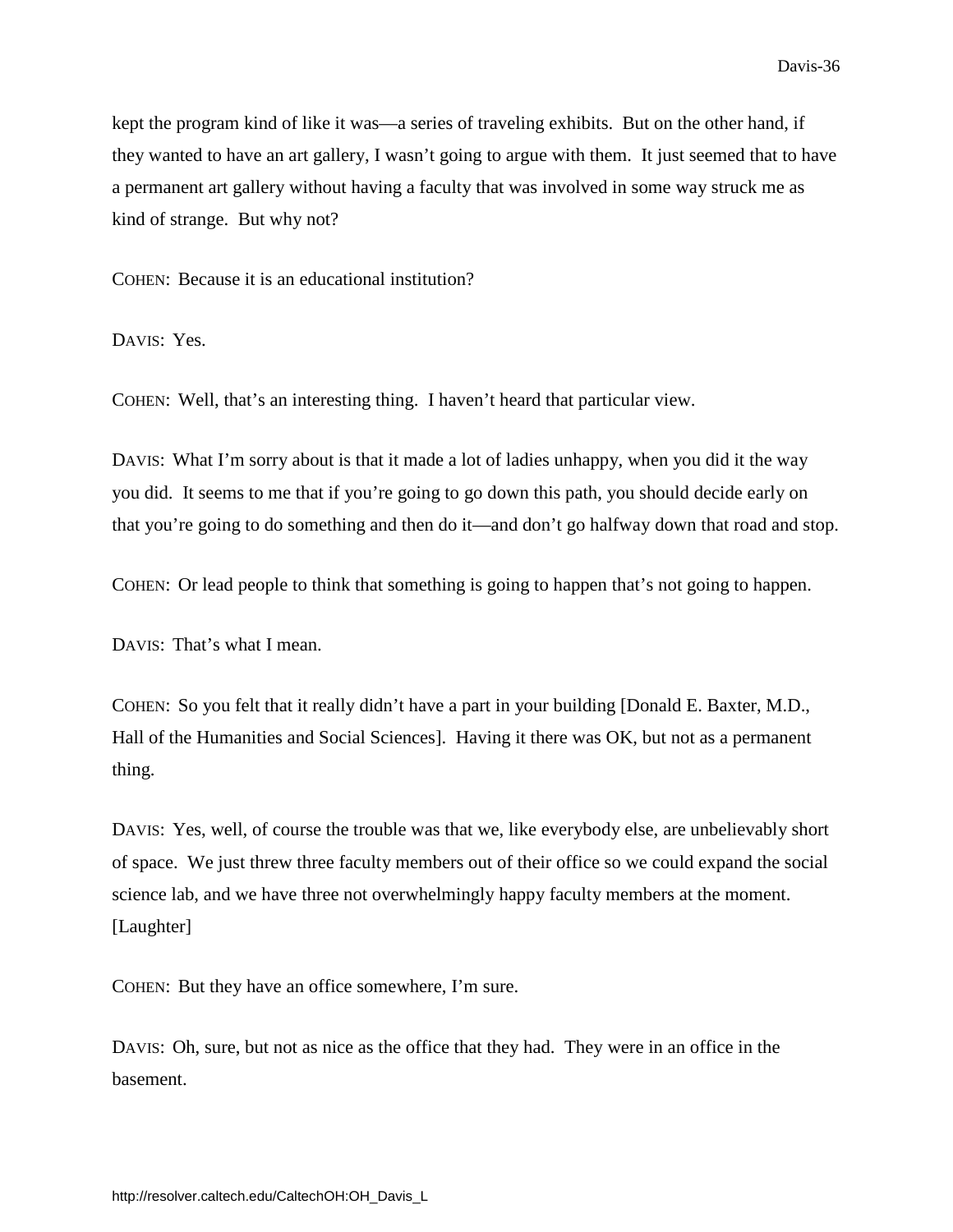COHEN: And now they're somewhere else.

DAVIS: And now they're somewhere else. The fact that they're somewhere else suggests that we're down a few people, both on the humanities side and on the social science side. If we do manage to fill those spots, we're going to have real trouble finding offices.

COHEN: It always seems to be the cry.

DAVIS: Well, come on. The fact is that the biologists and the chemists are complaining bitterly about lack of lab space.

COHEN: They're getting new buildings, though.

DAVIS: But they're always complaining. But that's how it is. We'll probably always complain, too.

COHEN: So you feel that what happened to the art gallery is too bad, but you're not—so to speak—losing sleep over it?

DAVIS: I never missed an opening, and I almost always went back at least once while the exhibits were there to look at it quietly. But on the other hand, it's not what I do for a living.

COHEN: I see. So you didn't see why it had to be in your building, taking up your space.

DAVIS: Well, at that point the space was not a problem. Now, what would have happened if they had decided to put it down there permanently, I have no idea. Weren't they talking about some building over on Hill Avenue?

COHEN: Oh, yes. Who knows? You hear a lot of different stories. But part of it was that they thought a big building was going to be built—and is that the function of Caltech? And it was done, of course, in a bad way—I mean, the cutting off was not done very well.

DAVIS: It was not handled well. Let's put it that way.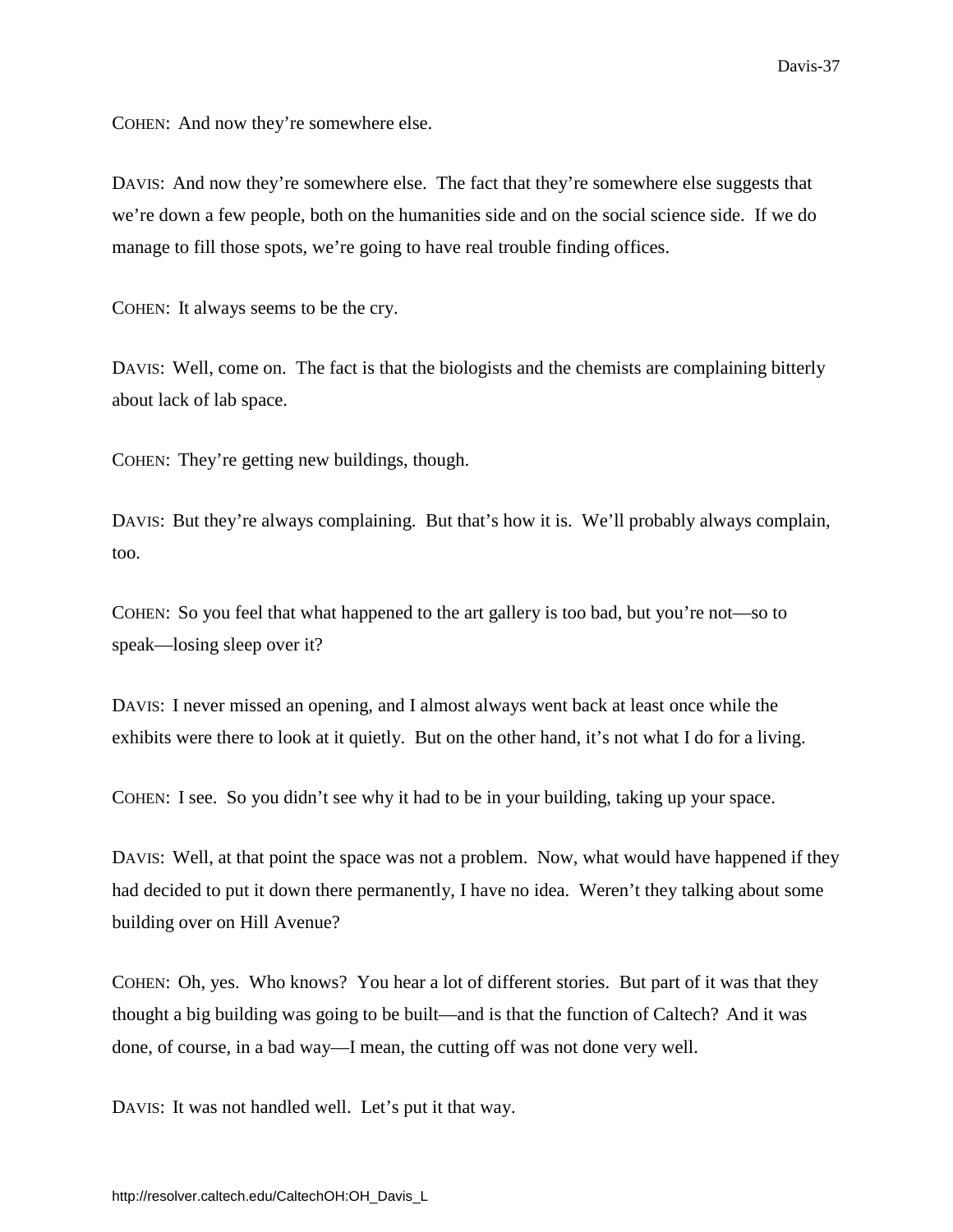COHEN: OK. They made a lot of enemies. Some people say that Roger Noll left because of it, which is probably silly.

DAVIS: That is not true. Roger Noll left because he didn't become provost.

COHEN: OK.

DAVIS: You can ask Roger himself. He was the committee's choice and he was the president's choice to be provost, and he got turned down. Whether that was a good decision or a bad decision, I have no idea. But it was certainly one that hurt him very badly.

COHEN: It was when they were still dedicated to physicists. Of course, now they're dedicated to biologists [laughter], so that wouldn't have done him any good either.

Where do you think your program is going?

DAVIS: Well, it depends on who the next [division] chairman is going to be.

COHEN: Are you the chair now?

DAVIS: No, no. John Ledyard.

COHEN: Of course. And he will be for some years to come?

DAVIS: I wouldn't want that honor. I mean, he's just been renewed for another five-year appointment at this point. But I think, given his own feelings—

COHEN: He won't stay the five years?

DAVIS: That's just my interpretation. It's really hard to know. The social science program is going to struggle along and not change dramatically unless somebody comes in with a new, creative idea.

COHEN: But you've got an extremely good group.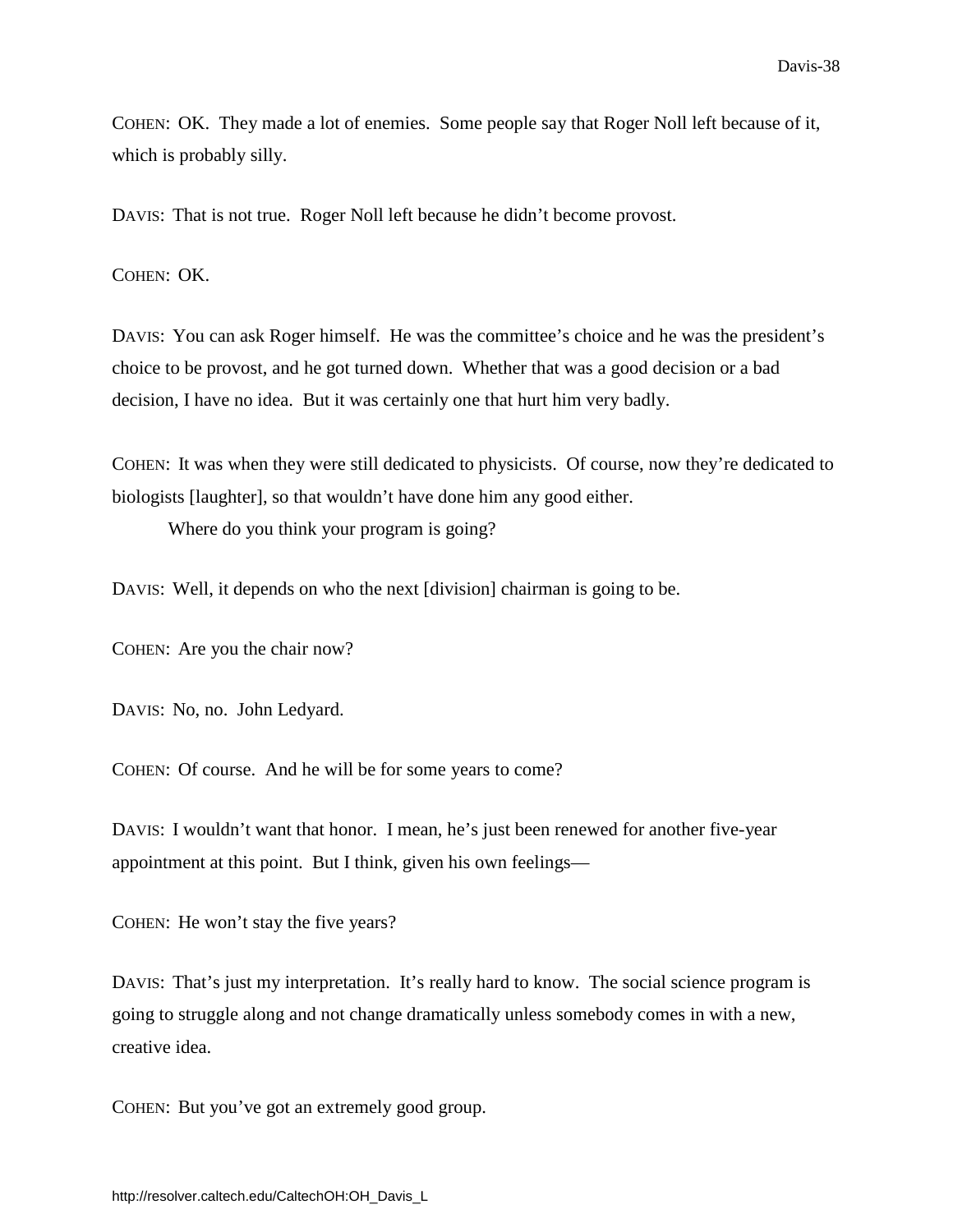DAVIS: We've got a good group, and it's going to live no matter who's the chairman. The humanities have more troubles. They've got this good group in philosophy, and Dan [Daniel J.] Kevles [Koepfli Professor of the Humanities, emeritus] does pretty stellar stuff. But the rest of it's pretty strange.

COHEN: Something has to be done.

DAVIS: The people are still living back in the 1960s, in the same sense that they have a good teaching faculty, but you really want more than that if you're going to be a full member of a big research institution like Caltech, so maybe you'd want a chairman who has more interest in humanities research. I don't know.

COHEN: So you think that's the problem that's lying ahead.

DAVIS: Well, it's not my problem.

COHEN: [Laughter] Well, we're talking about in general at Caltech.

DAVIS: When I came, you had the best physics department in the country—probably don't anymore, but it's still a reasonable department. You clearly have the best chemistry in the country, probably the best geology department in the country, and the best astronomy group in the country.

COHEN: In the world, they say.

DAVIS: The biologists have done bits and pieces of good stuff, but it's never been a very coordinated operation. When I came here, the engineers were not all that great. Over time, they've gotten much better. And the big push in biology should push that division to the top. Our division, however, is still not world-class.

COHEN: Well, I would say your social sciences and economics is OK.